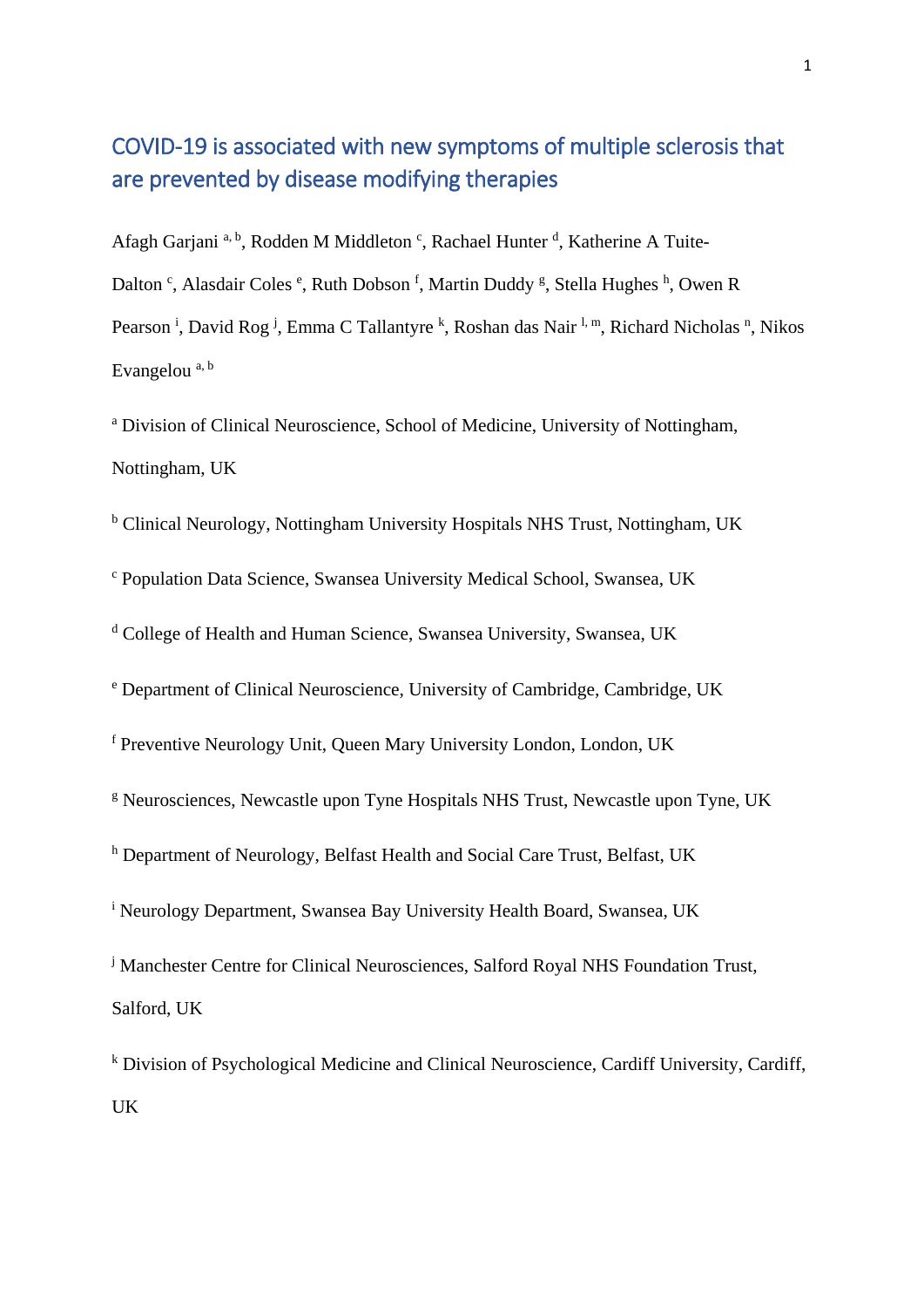<sup>1</sup> Division of Psychiatry and Applied Psychology, University of Nottingham, Nottingham, UK

<sup>m</sup> Institute of Mental Health, Nottinghamshire Healthcare NHS Foundation Trust,

Nottingham, UK

<sup>n</sup> Department of Cellular and Molecular Neuroscience, Imperial College London, London, UK

Corresponding Author: Nikos Evangelou

Address: C Floor, South Block, Department of Academic Clinical Neurology, Queen's

Medical Centre, Nottingham NG7 2UH, United Kingdom

Email: nikos.evangelou@nottingham.ac.uk

Telephone: +44 (0) 115 970 9735

Fax: +44 (0) 115 970 9493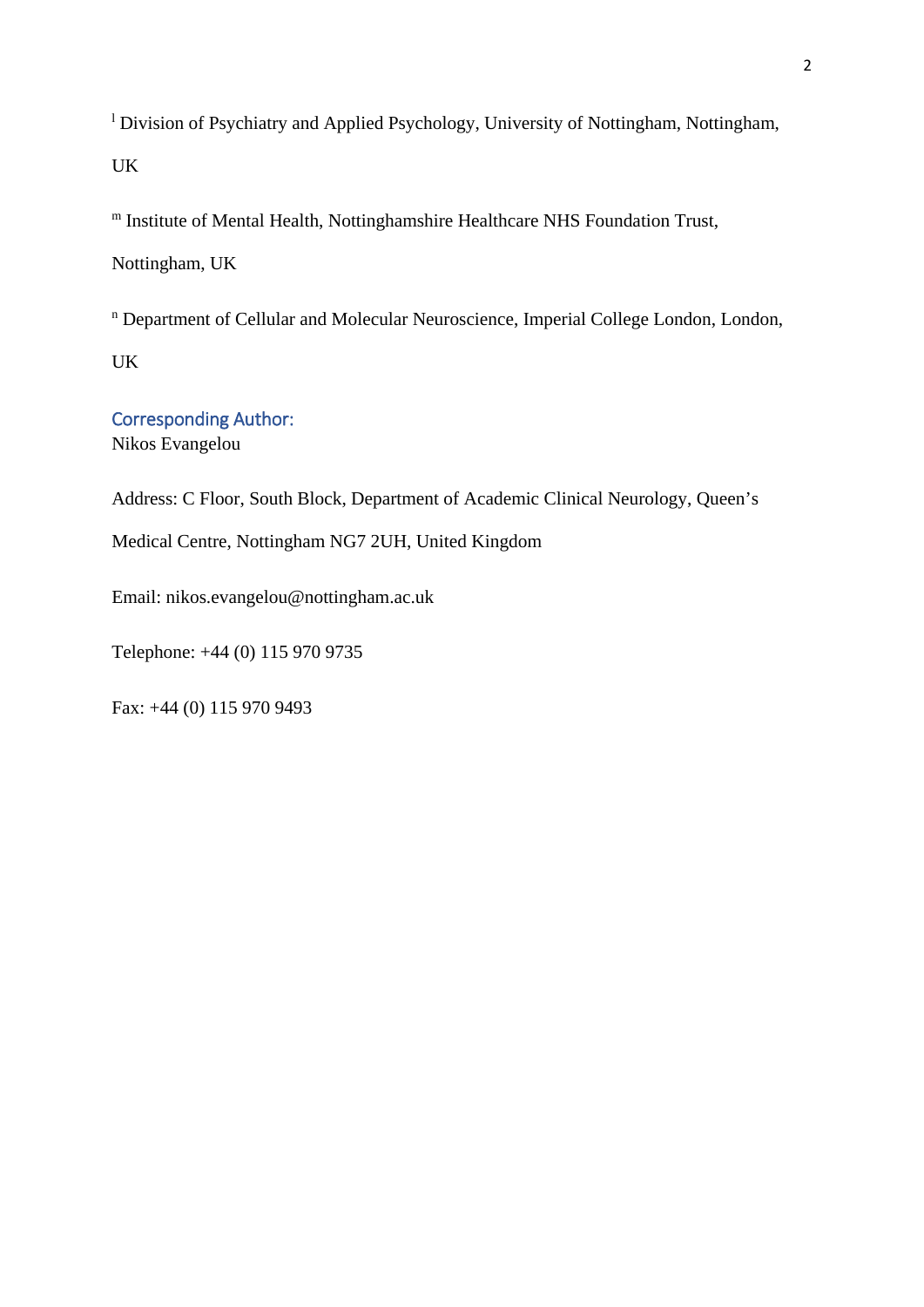#### ABSTRACT

**Background:** Infections can trigger exacerbations of multiple sclerosis (MS). The effects of the coronavirus disease 2019 (COVID-19) on MS are not known. The aim of this study was to understand the impact of COVID-19 on new and pre-existing symptoms of MS.

**Methods:** The COVID-19 and MS study is an ongoing community-based, prospective cohort study conducted as part of the United Kingdom MS Register. People with MS and COVID-19 were invited by email to complete a questionnaire about their MS symptoms during the infection. An MS exacerbation was defined as developing new MS symptoms and/or worsening of pre-existing MS symptoms.

**Results:** Fifty-seven percent (230/404) of participants had an MS exacerbation during their infection; 82 developed new MS symptoms, 207 experienced worsened pre-existing MS symptoms, and 59 reported both. Disease modifying therapies (DMTs) reduced the likelihood of developing new MS symptoms during the infection (OR 0.556, 95%CI 0.316-0.978). Participants with a higher pre-COVID-19 webEDSS (web-based Expanded Disability Status Scale) score (OR 1.251, 95%CI 1.060-1.478) and longer MS duration (OR 1.042, 95%CI 1.009-1.076) were more likely to experience worsening of their pre-existing MS symptoms during the infection.

**Conclusion:** COVID-19 infection was associated with exacerbation of MS. DMTs reduced the chance of developing new MS symptoms during the infection.

**Key words:** Multiple sclerosis, COVID-19, infection, exacerbation, disease modifying therapies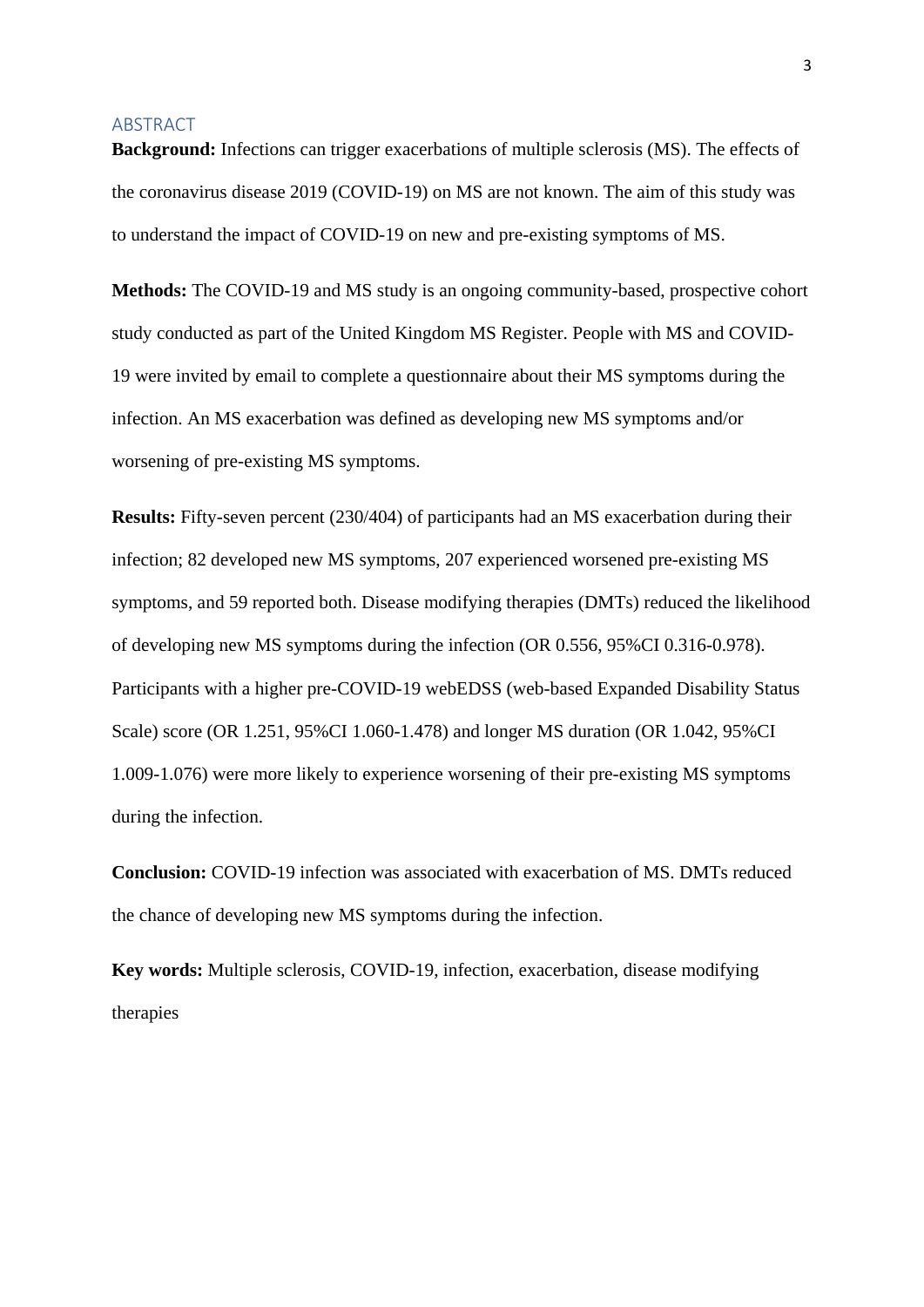#### 1. INTRODUCTION

The role of systemic infections in provoking exacerbations of multiple sclerosis (MS) is well described (Marrodan et al., 2019). The coronavirus disease 2019 (COVID-19) is a viral infection, the effects of which on MS exacerbations have not been established. Understanding the impact of COVID-19 on MS symptoms will allow for thorough counselling of people with MS regarding the risk of infection during periods of community transmission.

Potential safety concerns about using immunosuppressive MS disease modifying therapies (DMTs) during the COVID-19 pandemic (Sharifian-Dorche et al., 2021), along with disruptions to MS services (Moss et al., 2020), have resulted in changes to the treatment plans of many people with MS. However, a decrease in the use of DMTs during the pandemic could lead to excessive MS relapses. Further understanding of the relationship between COVID-19, MS relapses and DMTs will inform decision-making about altering or delaying treatment with DMTs.

In this paper, we study the impact of COVID-19 on pre-existing and new symptoms of MS in a large cohort of people with MS and COVID-19. We also assess potential factors associated with COVID-19 related MS exacerbations.

#### 2. MATERIALS AND METHODS

The COVID-19 and MS study is an ongoing national community-based, prospective cohort study conducted as part of the United Kingdom (UK) MS Register (UKMSR) (Evangelou et al., 2020). People with MS report whether they have had symptoms consistent with COVID-19, whether the diagnosis was confirmed by a healthcare provider based on their clinical or laboratory findings, and whether they have been admitted to a hospital because of their infection (Evangelou et al., 2020).

People with MS and symptoms consistent with COVID-19 were invited to complete a questionnaire about their MS symptoms during or soon after the infection between 20th of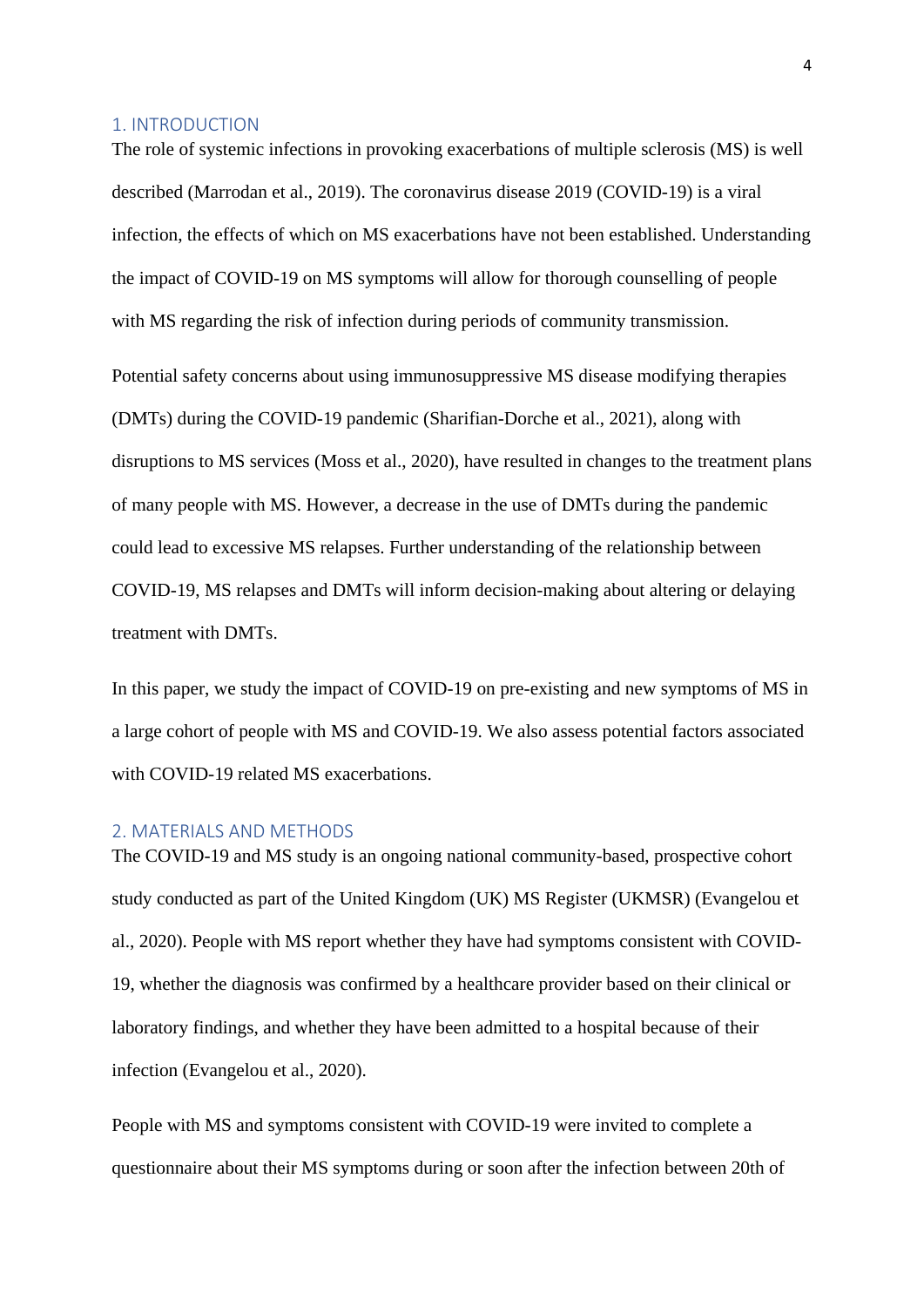July 2020 and 25th of January 2021. We asked participants about any new or worsened preexisting MS symptoms (Appendix A). Here, we report our cross-sectional findings according to the STROBE guidelines (STROBE Statement, 2007).

We defined an MS exacerbation as developing new MS symptoms, worsening of pre-existing MS symptoms, or experiencing both during a COVID-19 infection. We asked participants about limitation in daily activities caused by the new symptoms and classified them as mild (no limitation), moderate (less than 50% limitation), or severe (more than 50% limitation).

We correlated the COVID-19 and MS symptoms data with information held by the UKMSR on participants' demographics (age, sex, and ethnicity), clinical characteristics (MS type, disease duration from diagnosis, and DMTs), most recent recorded web-based Expanded Disability Status Scale (webEDSS) scores (scored  $0 - 10$ , with higher scores indicating more neurological impairment) from before their infection (Leddy et al., 2013), and most recent Hospital Anxiety and Depression Scale scores (scored  $0 - 21$ , with scores  $\geq 11$  considered as probable cases of anxiety or depression) (Marrie et al., 2018).

#### 2.1. Statistical Analysis

Data were analysed using IBM SPSS Statistics for Windows, version 26 (IBM Corp., Armonk, N.Y., USA; 2019).

Continuous data were compared using the independent samples t-test, if normally distributed (mean [standard deviation, SD]) or the Mann-Whitney U test, when not normally distributed (also used for comparing ordinal variables; median [interquartile range, IQR]). Categorical variables were analysed using the Chi-square test (or Fischer's exact test if expected count ≤5). For variables with missing data, the number of valid values is stated.

The association between different dependent (developing new MS symptoms, worsening of pre-existing MS symptoms) and independent variables (age, sex, type of MS, MS disease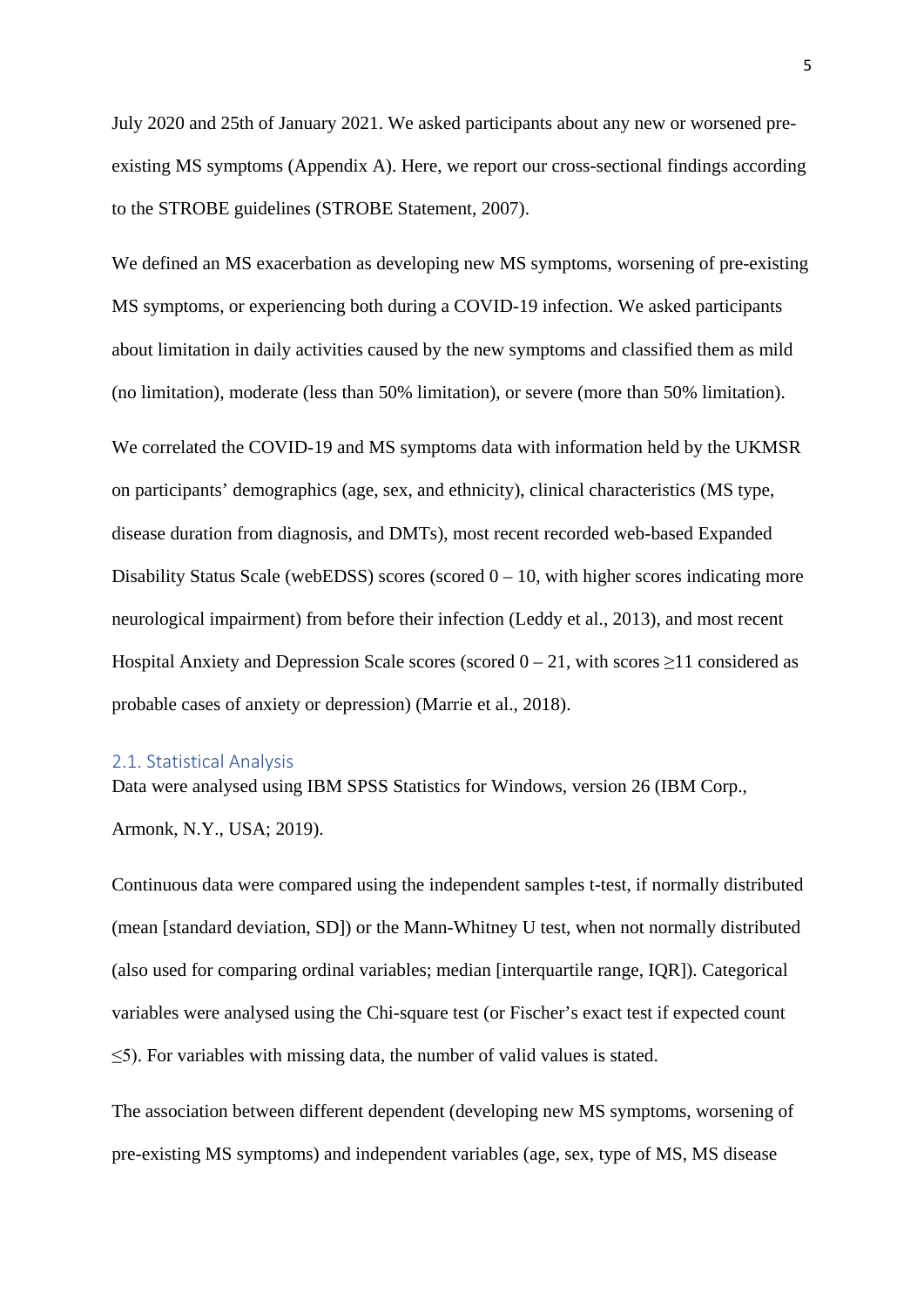duration, pre-COVID-19 webEDSS score, DMT use) was assessed using univariable or multivariable binomial logistic regression analysis. To avoid introducing bias by controlling for colliders and mediators in the regression analyses models, directed acyclic graphs (DAGs) were built to determine confounding factors for individual regression analyses (Figure B.1 and Appendix B) (Greenland et al., 1999; Rohrer, 2018). Confounding factors controlled for in each analysis have been stated. Listwise deletion was implemented for missing data. The results of the regression analyses are presented as odds ratio (OR) and 95% confidence intervals (95% CI).

#### 2.2. Standard Protocol Approvals, Registrations, and Patient Consents

Ethical approval for UKMSR studies was obtained from South West-Central Bristol Research Ethics Committee (16/SW/0194). Participants provided informed consent online. The study is registered on clinicaltrials.gov: NCT04354519.

#### 2.3. Data Availability Policy

Data are stored on the UKMSR Secure e-Research Platform at Swansea University Medical School. Line level data cannot be released, but qualified researchers, subject to governance, can request access to data.

#### 3. RESULTS

We invited 978 people with MS and COVID-19 to complete the MS symptoms questionnaire and 404 (41%) responded within a median (IQR) duration of  $14 (9 - 17)$  weeks from reporting a diagnosis of COVID-19 (Table 1).

|                       | Participants | Non-participants |           |
|-----------------------|--------------|------------------|-----------|
|                       | $(n = 404)$  | $(n = 574)$      | $p$ value |
| Age, years, mean (SD) | 50(11)       | 48(11)           | 0.001     |
|                       |              |                  |           |
| Female, $n$ $(\%)$    | 307 (76)     | 456 (79.4)       | 0.434     |
|                       |              |                  |           |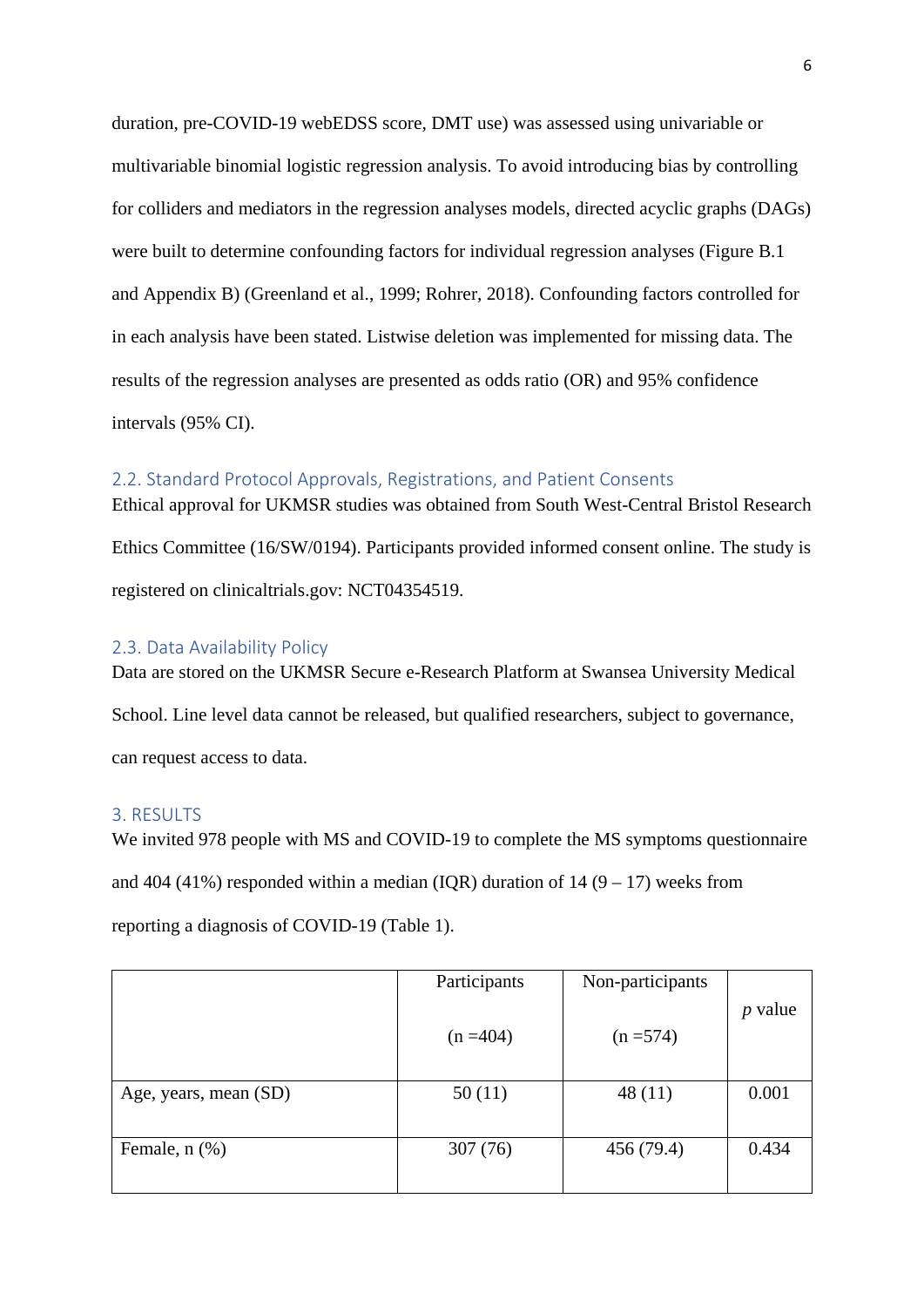| White ethnicity, $n$ $(\%)$               | 380 (94.1)   | 538 (93.7)   | 0.832 |
|-------------------------------------------|--------------|--------------|-------|
| Pre-COVID-19 webEDSS score <sup>a</sup> , | $4.5(3-6.5)$ | $4(3-6.5)$   | 0.776 |
| median $(IQR)$                            | $n = 248$    | $n = 288$    |       |
| MS type, n (%)                            |              |              |       |
| <b>RRMS</b>                               | 277(68.6)    | 415(72.3)    |       |
| <b>SPMS</b>                               | 65(16.1)     | 99 (17.2)    | 0.018 |
| <b>PPMS</b>                               | 39(9.7)      | 26(4.5)      |       |
| Unknown                                   | 23(5.7)      | 34(5.9)      |       |
| MS disease duration, years, median        | $11(5-18)$   | $10(5 - 17)$ | 0.106 |
| (IQR)                                     | $n = 395$    | $n = 547$    |       |
| DMTs, $n$ $%$                             | 193 (47.8)   | 301 (52.4)   | 0.151 |
| Beta interferons                          | 21(5.2)      | 39(6.8)      |       |
| Glatiramer acetate                        | 22(5.4)      | 37(6.5)      |       |
| Teriflunomide                             | 7(1.7)       | 14(2.4)      |       |
| Dimethyl fumarate                         | 58 (14.4)    | 72(12.6)     |       |
| Fingolimod                                | 24(5.9)      | 35(6.1)      |       |
| Siponimod                                 | 0(0)         | 1(0.2)       |       |
| Natalizumab                               | 24(5.9)      | 44 $(7.7)$   |       |
| Ocrelizumab                               | 14(3.5)      | 33(5.8)      |       |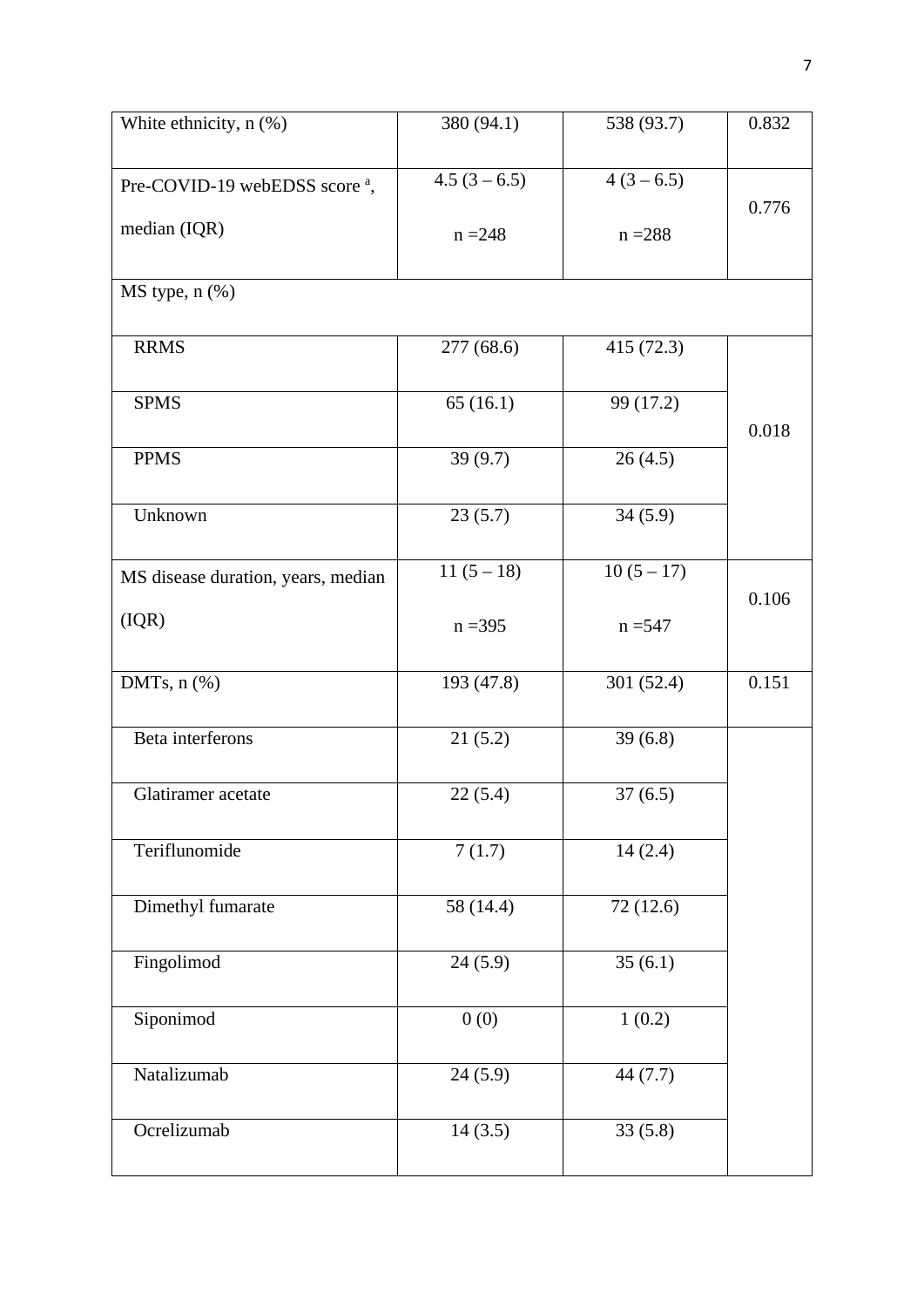| Cladribine                                                                                    | 7(1.7)    | 9(1.6)     |       |
|-----------------------------------------------------------------------------------------------|-----------|------------|-------|
| Alemtuzumab                                                                                   | 13(3.2)   | 15(2.6)    |       |
| Others <sup>b</sup>                                                                           | 3(0.7)    | 1(0.2)     |       |
| Confirmed COVID-19, n (%)                                                                     | 108(26.7) | 168 (29.3) | 0.386 |
| Hospitalized due to COVID-19, n                                                               | 8(2)      | 9(1.6)     | 0.620 |
| $(\% )$                                                                                       |           |            |       |
| $DMTs = Disease Modifying Therapies; IQR = Interquartile Range; PPMS = Primary$               |           |            |       |
| Progressive MS; RRMS = Relapsing Remitting MS; $SD = Standard Deviation$ ; SPMS =             |           |            |       |
| Secondary Progressive MS; webEDSS = web-based Expanded Disability Status Scale                |           |            |       |
| <sup>a</sup> The median (IQR) duration from recording the webEDSS score to reporting COVID-19 |           |            |       |
| was 7 (3 – 16.75) weeks for participants and 11 (6 – 23.75) weeks for non-participants (p     |           |            |       |
| $<0.001$ ).                                                                                   |           |            |       |

<sup>b</sup> Participants were taking Ponesimod (n =1) and Rituximab (n =2) and the non-participant was taking Azathioprine.

Table 1. Demographic and clinical characteristics of participants and non-participants

Two hundred and thirty (57%) participants had an MS exacerbation, with 82 (20%) developing new symptoms, 207 (51%) experiencing worsened pre-existing symptoms, and 59 (15%) reporting both during their COVID-19 infection.

Ninety-seven percent (n =222) of participants with an MS exacerbation (80 with new MS symptoms and 199 with worsened pre-exiting MS symptoms) had fever during their infection compared to 68% ( $n = 72$ ) of participants without an MS exacerbation ( $p < 0.001$ ). Six (3%) participants with an MS exacerbation (2 with new MS symptoms and all 6 with worsened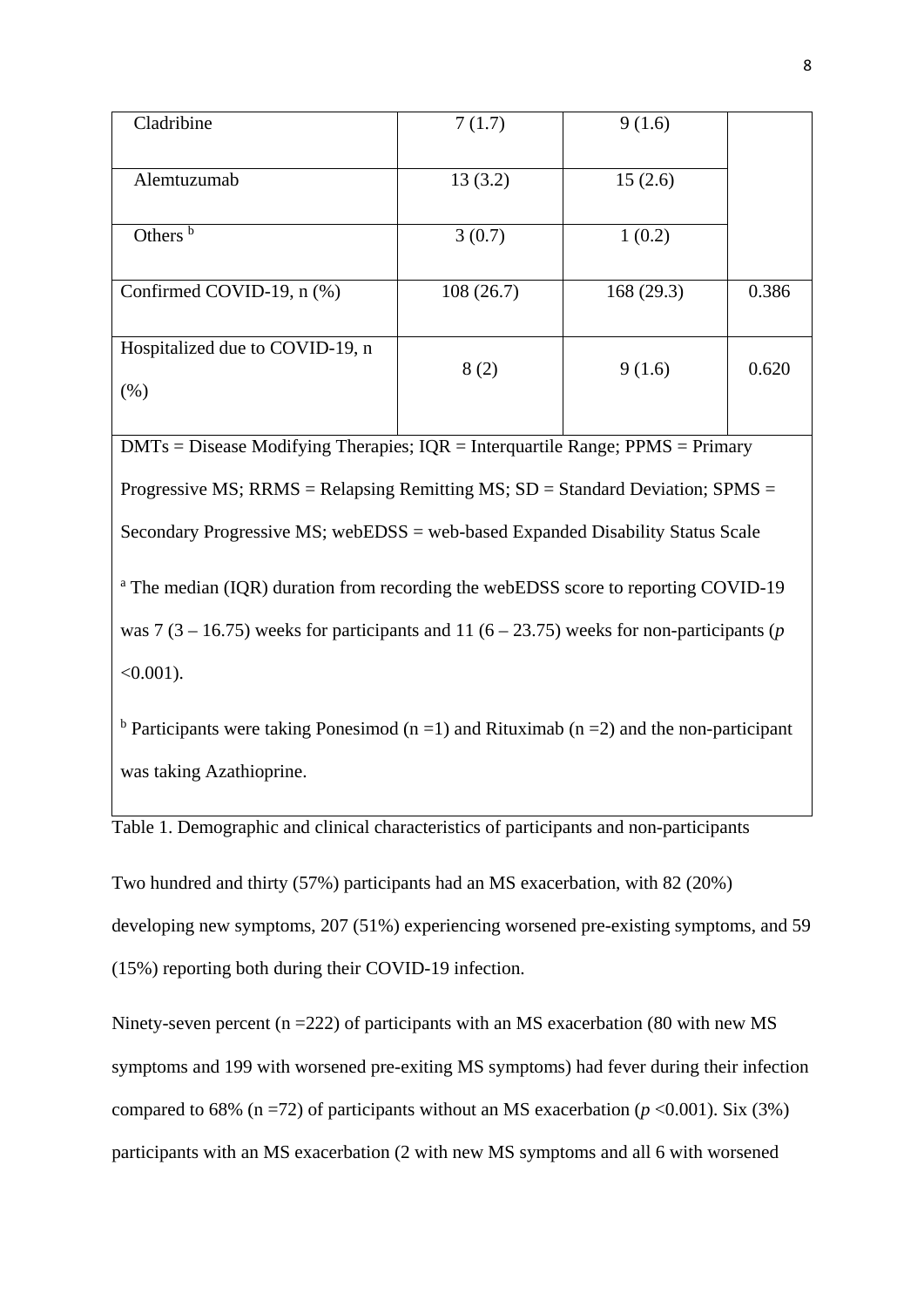pre-existing MS symptoms) and 2 (1%) participants without an MS exacerbation were hospitalized due to COVID-19 ( $p = 0.296$ ).

The rate of MS exacerbations was not significantly different between participants with (n  $=108$ ) and without (n  $=296$ ) a confirmed diagnosis of COVID-19 (63.9% vs 54.4%, *p*  $=0.088$ ).

A higher proportion of participants with anxiety and/or depression reported an MS exacerbation during their infection compared to participants without anxiety or depression (68% [78/114] vs 51% [109/212], *p* =0.003), with 32% (n =36) and 14% (n =30) reporting new MS symptoms, respectively, and  $61\%$  (n =69) and 48% (n =101) reporting worsened pre-existing MS symptoms, respectively.

Thirty-nine percent (77/196) of the participants with an MS exacerbation required additional support for their daily activities during COVID-19 infection, as opposed to only 6% (7/114) of the participants without an exacerbation ( $p \le 0.001$ ).

#### 3.1. New MS Symptoms

Among the 82 participants with new MS symptoms during the infection, the most reported new symptoms were sensory, motor, or both (n =58; 71%) (Table 2). Some COVID-19 symptoms such as fatigue, memory problems, or mobility problems can mimic MS symptoms. Most participant who reported fatigue  $(n = 18)$ , memory problems  $(n = 17)$ , or mobility problems ( $n = 24$ ) as part of their new MS symptoms during the infection had additional non-COVID-19 related neurological symptoms including sensory, motor, visual, or balance problems (89%, 88%, and 71%, respectively).

|                       | N(% )    |
|-----------------------|----------|
|                       |          |
| Symptoms <sup>a</sup> | 82 (100) |
|                       |          |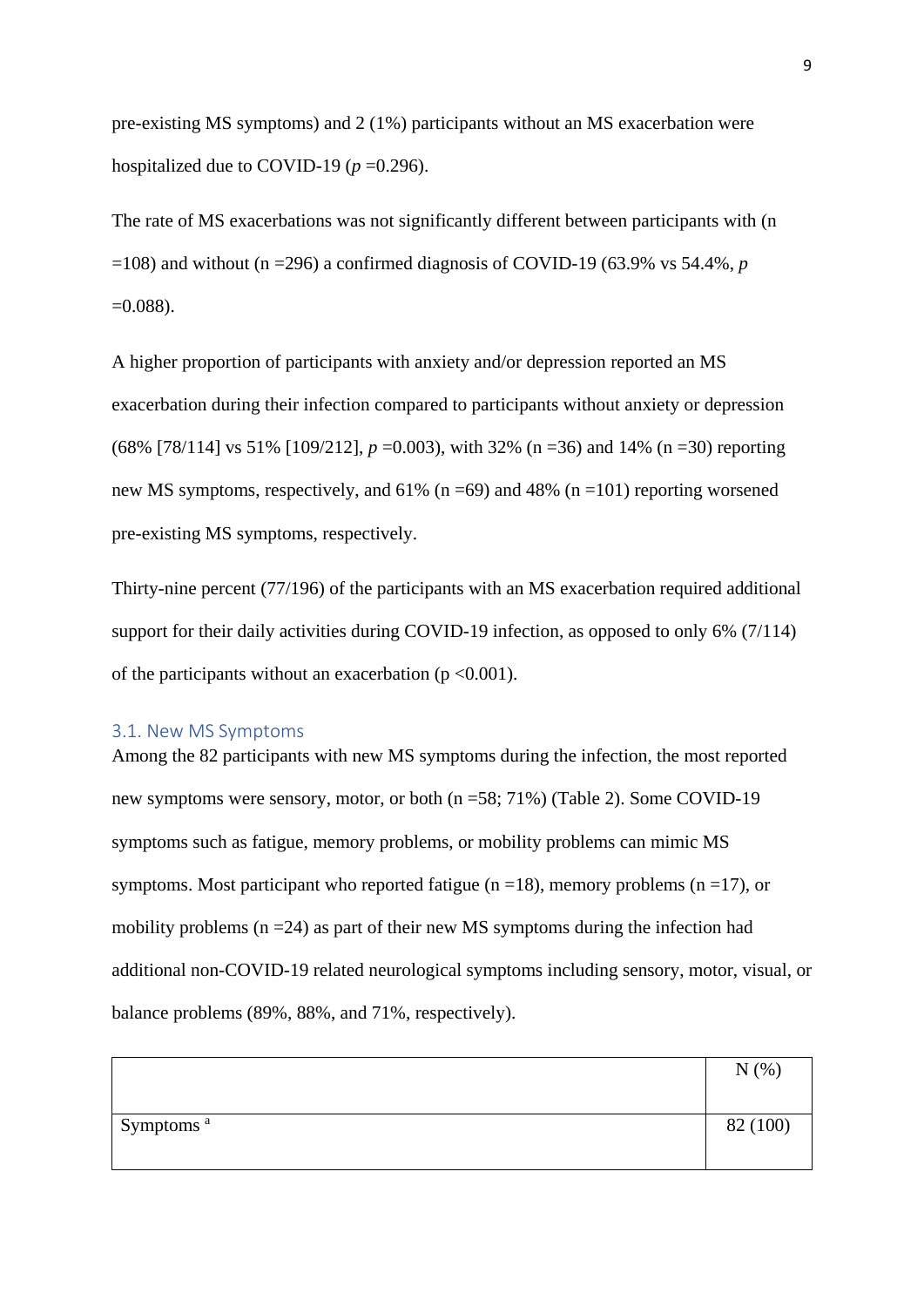| Weakness                                               | $\overline{27(6.7)}$ |
|--------------------------------------------------------|----------------------|
|                                                        |                      |
| Mild                                                   | 6(22.2)              |
| Moderate                                               | 14(51.9)             |
| Severe                                                 | 7(25.9)              |
| Sensory symptoms (numbness, pins and needles, or pain) | 43 (10.6)            |
| Mild                                                   | 12(30.8)             |
| Moderate                                               | 24(61.5)             |
| Severe                                                 | 7(17.9)              |
| <b>Balance</b> problems                                | 24(5.9)              |
| Mild                                                   | 5(20.8)              |
| Moderate                                               | 14(58.3)             |
| Severe                                                 | 5(20.8)              |
| Bladder or bowel problems                              | 15(3.7)              |
| Mild                                                   | 4(28.6)              |
| Moderate                                               | 6(42.9)              |
| Severe                                                 | 5(35.7)              |
| Visual problems (blurred vision or double vision)      | 12(3)                |
| Mild                                                   | 5(41.7)              |
| Moderate                                               | 3(25)                |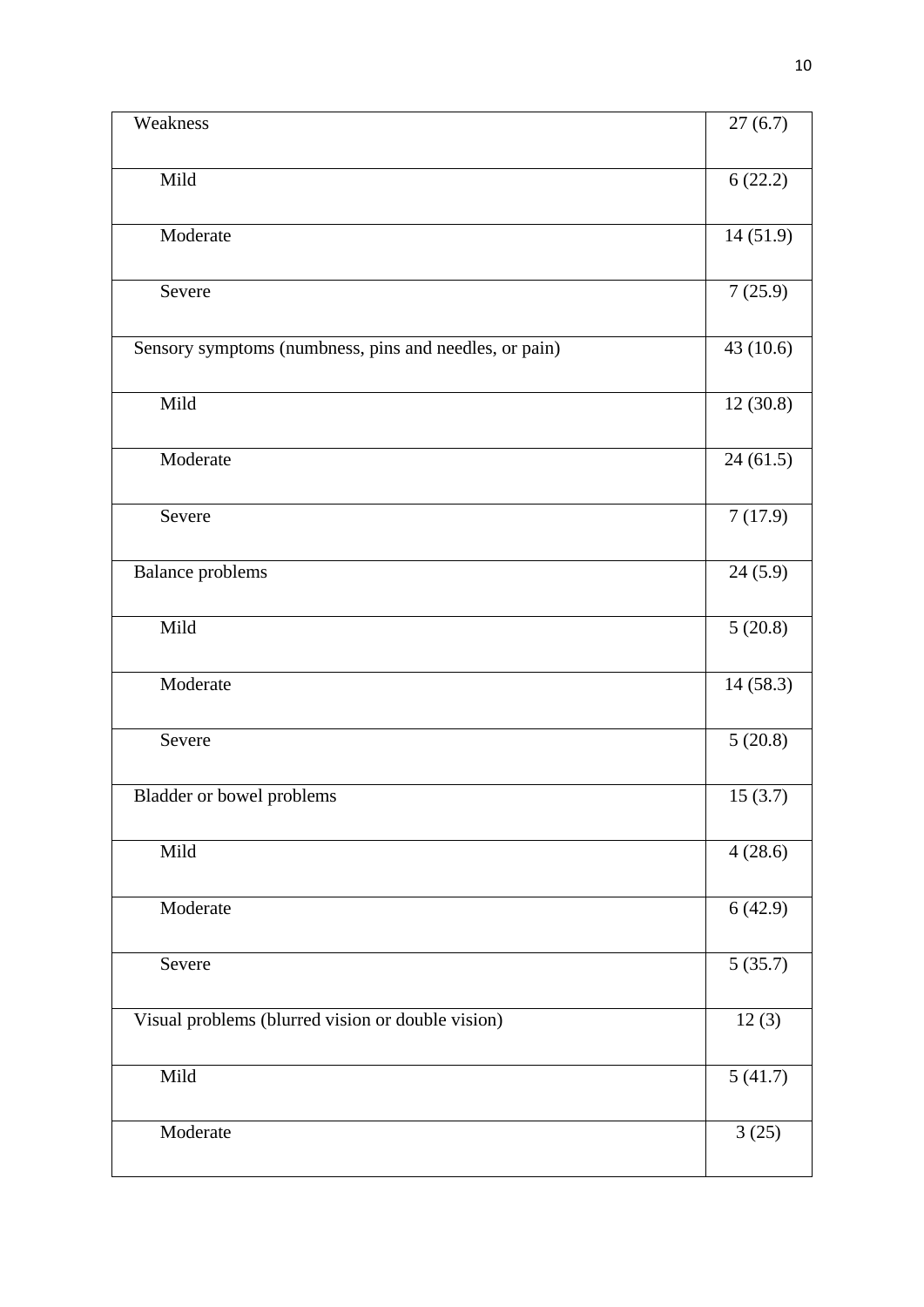| Severe                                                                                            | 4(33.3)   |
|---------------------------------------------------------------------------------------------------|-----------|
| Fatigue                                                                                           | 18(4.5)   |
| Mild                                                                                              | 3(16.7)   |
| Moderate                                                                                          | 6(33.3)   |
| Severe                                                                                            | 9(50)     |
| Memory problems                                                                                   | 17(4.2)   |
| Mild                                                                                              | 3(17.6)   |
| Moderate                                                                                          | 9(52.9)   |
| Severe                                                                                            | 5(29.4)   |
| Mobility problems                                                                                 | 24(5.9)   |
| Mild                                                                                              | 3(12.5)   |
| Moderate                                                                                          | 13 (54.2) |
| Severe                                                                                            | 8(33.3)   |
| Others $\frac{b}{b}$                                                                              | 10(2.5)   |
| <sup>a</sup> Symptoms causing no limitation in daily activities were considered as mild, symptoms |           |
| causing less than 50% limitation in daily activities as moderate, and symptoms causing            |           |
| more than 50% limitation in daily activities as severe.                                           |           |
| <sup>b</sup> Other new MS symptoms included spasms, speech or swallowing difficulties, tremor, or |           |
| vertigo                                                                                           |           |

Table 2. Reported new multiple sclerosis symptoms during COVID-19 infection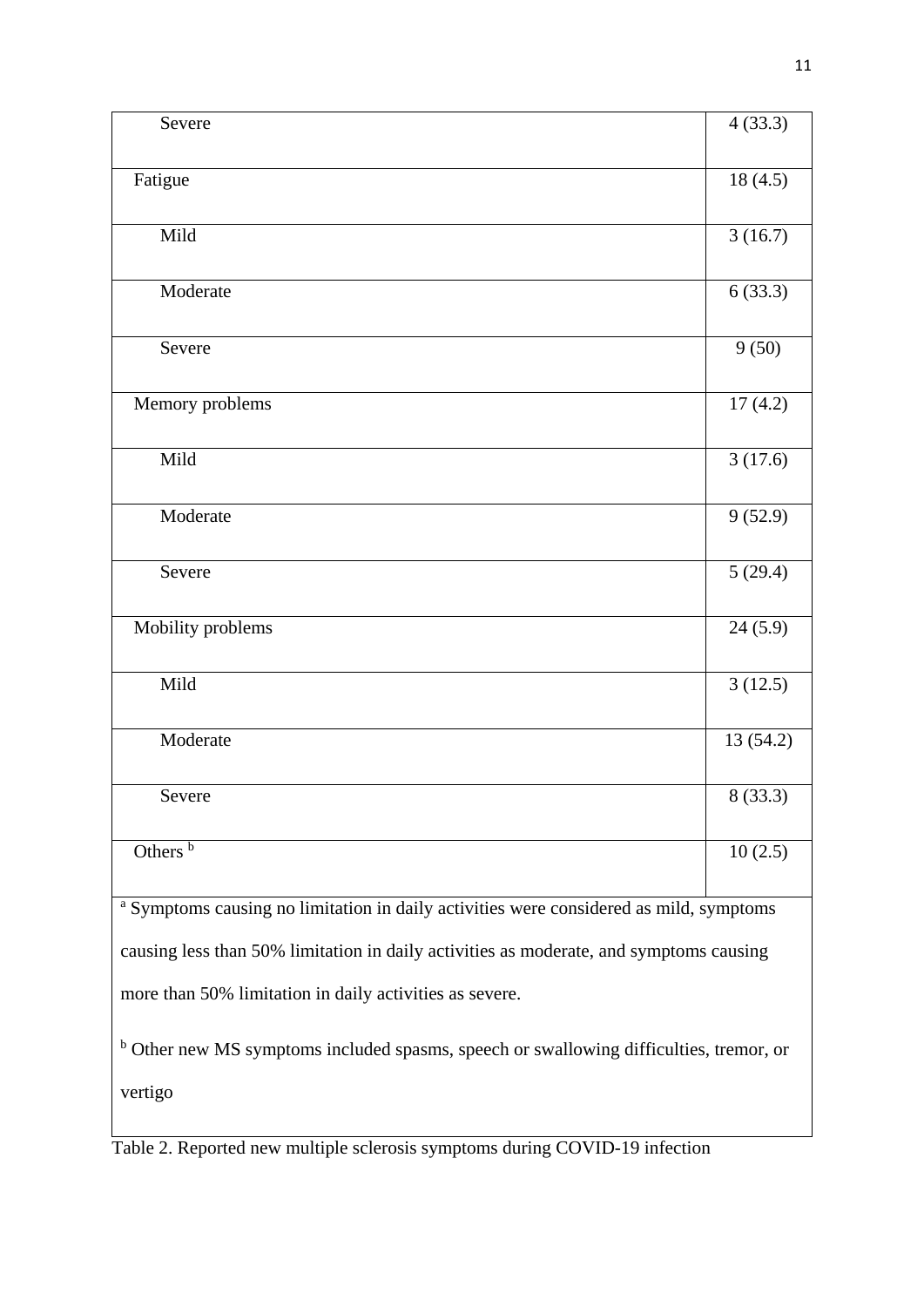Sixteen (20%) participants with new MS symptoms during their infection had mild, 40 (49%) had moderate, and 26 (32%) had severe symptoms. None were treated with steroids.

Taking DMTs reduced the likelihood of developing new MS symptoms during the infection (adjusted OR  $0.556$ ,  $95\%$  CI  $0.316 - 0.978$  for type of MS) (Table 3). The results were similar after adjusting for age, sex, pre-COVID-19 webEDSS score and type of MS (adjusted OR 0.430, 95% CI 0.198 – 0.931). We did not formally test the association between individual DMTs and developing new MS symptoms due to the small number of participants on individual DMTs; however, it seemed that a higher proportion of participants without new MS symptoms during their infection were taking fingolimod, ocrelizumab, or cladribine compared to participants who developed new symptoms (Table 4).

|                                                                                      | Multivariable |                             |                | Univariable  |                     |             |                |
|--------------------------------------------------------------------------------------|---------------|-----------------------------|----------------|--------------|---------------------|-------------|----------------|
|                                                                                      |               | regression analysis         |                |              | regression analysis |             |                |
|                                                                                      | <b>OR</b>     | 95% CI                      | N <sup>a</sup> | Adjustments  | <b>OR</b>           | 95% CI      | N <sup>a</sup> |
| Developing new MS symptoms ( $n = 82$ ) compared to no new MS symptoms ( $n = 322$ ) |               |                             |                |              |                     |             |                |
| Age (one-                                                                            |               |                             |                |              |                     |             |                |
| year                                                                                 |               | No adjustment was required. |                |              | 0.997               | 0.975-1.019 | 404            |
| increase)                                                                            |               |                             |                |              |                     |             |                |
| Male (vs                                                                             |               |                             | 0.550          | 0.289-1.048  | 403                 |             |                |
| female)                                                                              |               | No adjustment was required. |                |              |                     |             |                |
| PMS (vs                                                                              |               |                             |                | Age, Sex, MS |                     |             |                |
|                                                                                      | 1.532         | 0.814-2.883                 | 395            | disease      | 1.337               | 0.779-2.296 | 404            |
| RRMS)                                                                                |               |                             |                | duration     |                     |             |                |
| MS disease                                                                           | 1.024         | 0.991-1.059                 | 395            |              | 1.017               | 0.989-1.046 | 395            |
| duration                                                                             |               |                             |                | Age          |                     |             |                |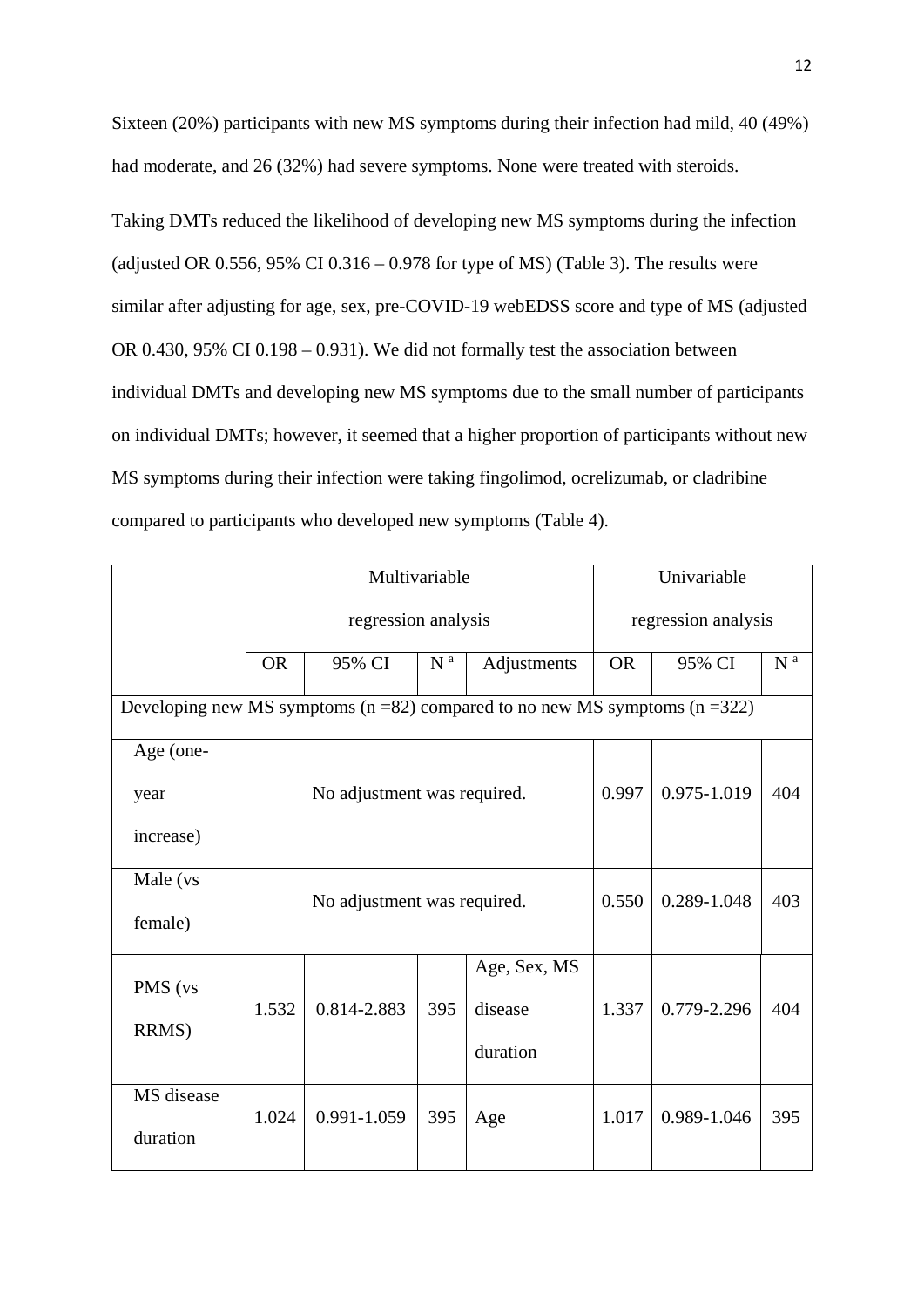| (one-year   |       |                             |     |                                                                                              |             |             |     |  |
|-------------|-------|-----------------------------|-----|----------------------------------------------------------------------------------------------|-------------|-------------|-----|--|
| increase)   |       |                             |     |                                                                                              |             |             |     |  |
| Pre-COVID-  |       |                             |     |                                                                                              |             |             |     |  |
| 19 webEDSS  |       |                             |     | Age, Sex,                                                                                    |             |             |     |  |
| score (one- | 1.108 | 0.929-1.322                 | 248 | Type of MS,                                                                                  | 1.059       | 0.914-1.226 | 248 |  |
| point       |       |                             |     | <b>Taking DMTs</b>                                                                           |             |             |     |  |
| increase)   |       |                             |     |                                                                                              |             |             |     |  |
| Taking      | 0.556 | 0.316-0.978                 | 404 | Type of MS                                                                                   | 0.563       | 0.341-0.928 | 404 |  |
| <b>DMTs</b> |       |                             |     |                                                                                              |             |             |     |  |
|             |       |                             |     | Worsening of pre-existing MS symptoms ( $n = 207$ ) compared to no worsening ( $n = 128$ ) b |             |             |     |  |
| Age (one-   |       |                             |     |                                                                                              |             |             |     |  |
| year        |       | No adjustment was required. |     |                                                                                              | 1.016       | 0.995-1.037 | 335 |  |
| increase)   |       |                             |     |                                                                                              |             |             |     |  |
| Male (vs    |       | No adjustment was required. |     | 0.640                                                                                        | 0.381-1.077 | 335         |     |  |
| female)     |       |                             |     |                                                                                              |             |             |     |  |
|             |       |                             |     | Age, Sex, MS                                                                                 |             |             |     |  |
| PMS (vs     | 1.147 | $0.625 - 2.106$             | 327 | disease                                                                                      | 1.328       | 0.786-2.243 | 335 |  |
| RRMS)       |       |                             |     | duration                                                                                     |             |             |     |  |
| MS disease  |       |                             |     |                                                                                              |             |             |     |  |
| duration    |       |                             |     |                                                                                              |             |             |     |  |
| (one-year   | 1.042 | 1.009-1.076                 | 327 | Age                                                                                          | 1.044       | 1.015-1.074 | 327 |  |
| increase)   |       |                             |     |                                                                                              |             |             |     |  |
| Pre-COVID-  |       |                             |     | Age, Sex,                                                                                    |             |             |     |  |
| 19 webEDSS  | 1.251 | 1.060-1.478                 | 208 | Type of MS,                                                                                  | 1.163       | 1.017-1.330 | 208 |  |
| score (one- |       |                             |     | <b>Taking DMT</b>                                                                            |             |             |     |  |
|             |       |                             |     |                                                                                              |             |             |     |  |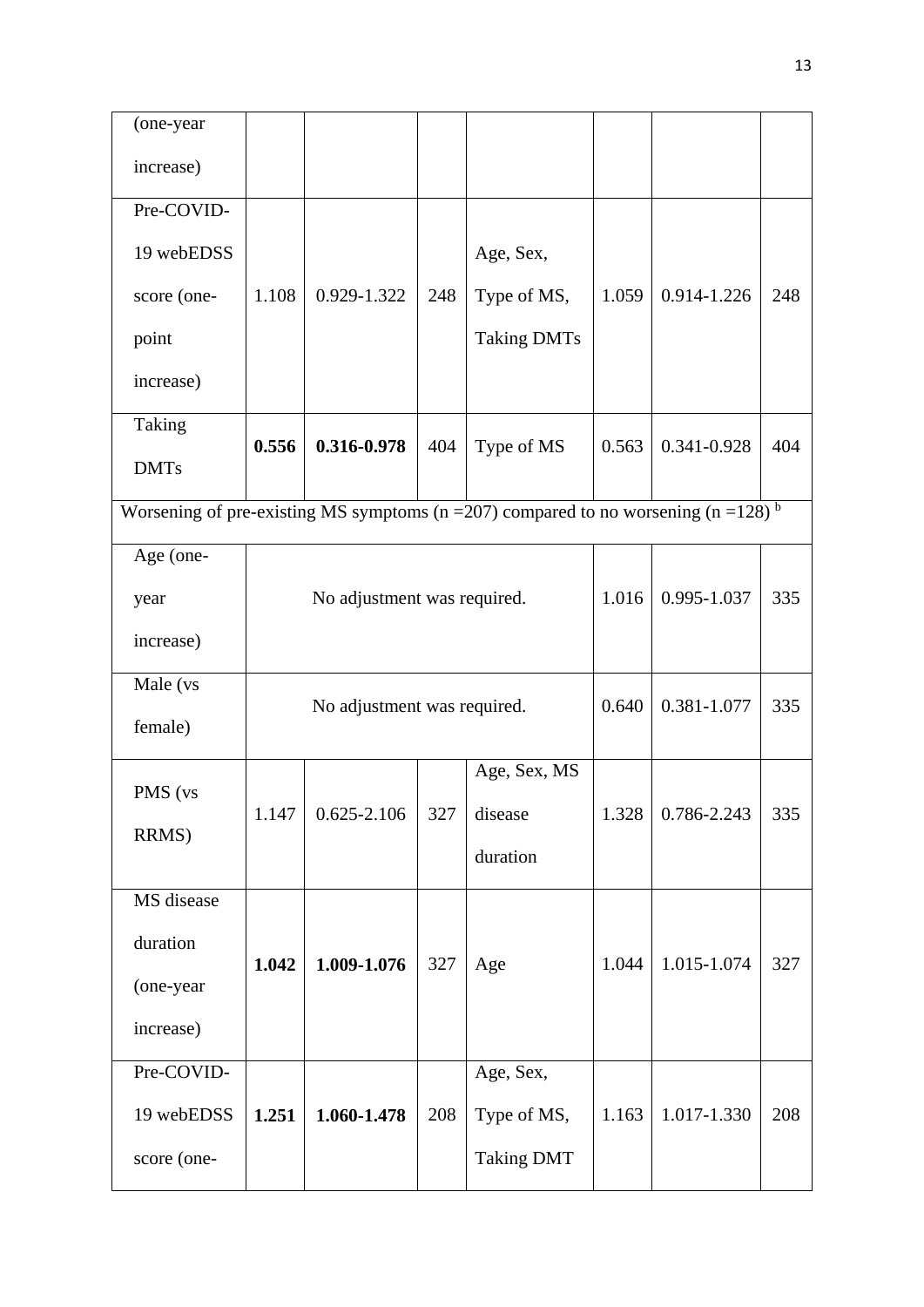| point                                                                                                 |       |             |     |                                                                                    |       |                 |     |
|-------------------------------------------------------------------------------------------------------|-------|-------------|-----|------------------------------------------------------------------------------------|-------|-----------------|-----|
| increase)                                                                                             |       |             |     |                                                                                    |       |                 |     |
| Taking                                                                                                |       |             |     |                                                                                    |       |                 |     |
| <b>DMTs</b>                                                                                           | 1.186 | 0.716-1.966 | 335 | Type of MS                                                                         | 1.047 | $0.673 - 1.627$ | 335 |
|                                                                                                       |       |             |     | $CI =$ Confidence Interval; DMTs = Disease Modifying Therapies; $MS =$ Multiple    |       |                 |     |
|                                                                                                       |       |             |     | Sclerosis; $OR = Odds Ratio$ ; $PMS = Progressive MS$ , which includes primary and |       |                 |     |
| secondary progressive MS; webEDSS = web-based Expanded Disability Status Scale                        |       |             |     |                                                                                    |       |                 |     |
| <sup>a</sup> Number of participants included in the analysis after listwise deletion of missing data. |       |             |     |                                                                                    |       |                 |     |
| <sup>b</sup> Sixty-nine participants did not recall whether their pre-existing MS symptoms had        |       |             |     |                                                                                    |       |                 |     |
| become worse or not during their COVID-19 infection.                                                  |       |             |     |                                                                                    |       |                 |     |
|                                                                                                       |       |             |     |                                                                                    |       |                 |     |

|                             | With            | Without         |                    |
|-----------------------------|-----------------|-----------------|--------------------|
|                             | new MS symptoms | new MS symptoms | $p$ value          |
|                             | $n = 82$        | $n = 322$       |                    |
| Age, years, mean (SD)       | 50(11)          | 50(11)          | 0.784              |
| Female, n (%)               | 68 (82.9)       | 239 (74.2)      | 0.066              |
| White ethnicity, $n$ $(\%)$ | 79 (96.3)       | 301 (93.5)      | 0.327              |
| Pre-COVID-19 webEDSS        | $5(2.875-6.5)$  | $4(3-6.5)$      | 0.481              |
| score, median (IQR)         | $n = 50$        | $n = 198$       |                    |
| $MS$ type, $n$ $%$          |                 |                 |                    |
| <b>RRMS</b>                 | 53 (64.6)       | 224(69.6)       | 0.589 <sup>a</sup> |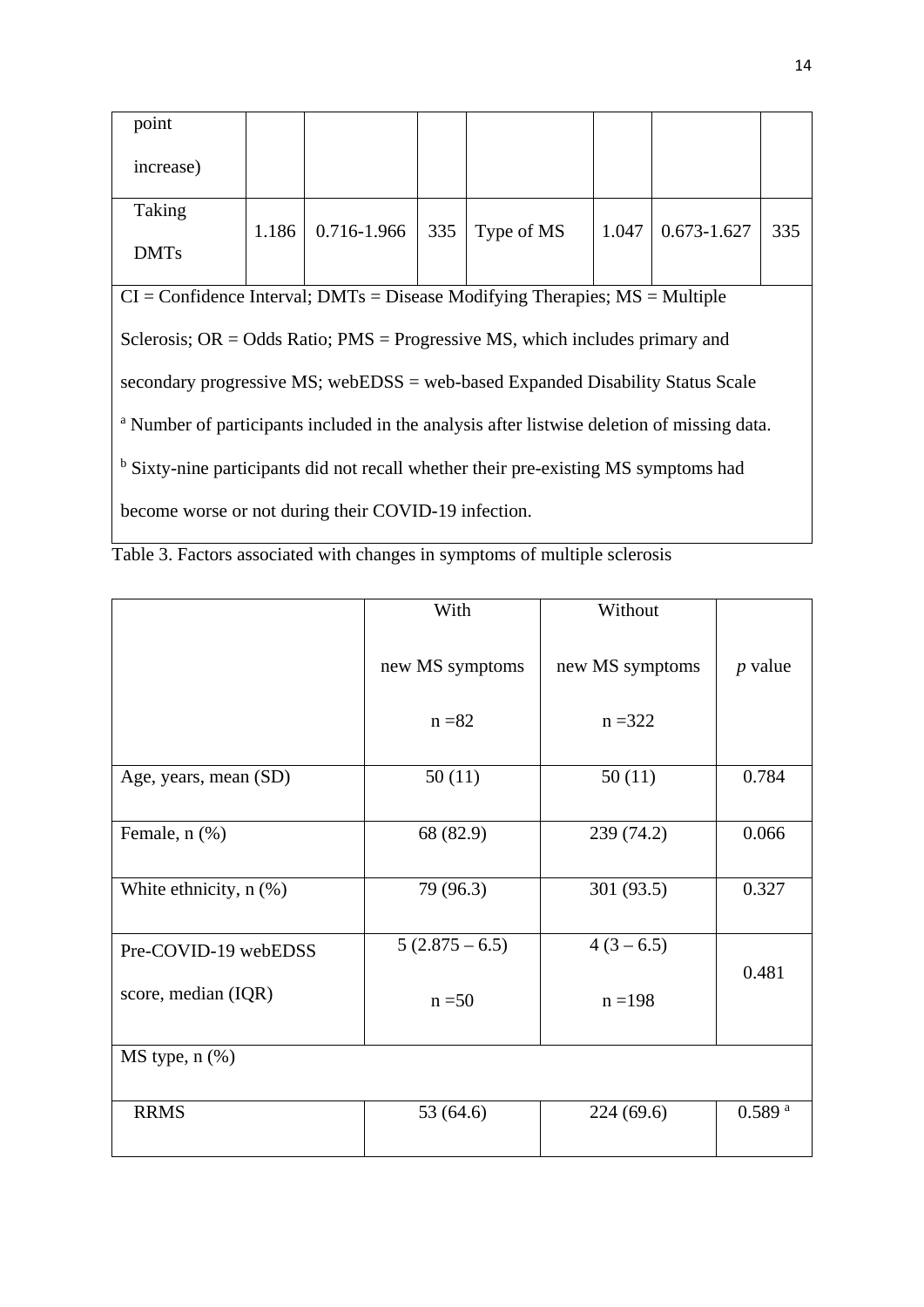| <b>SPMS</b>                       | 14(17.1)         | 51 (15.8)  |       |
|-----------------------------------|------------------|------------|-------|
| <b>PPMS</b>                       | 11(13.4)         | 28(8.7)    |       |
| Unknown                           | 4(4.9)           | 19(5.9)    |       |
| MS disease duration, years,       | $11.5(5 - 20.5)$ | $11(6-17)$ |       |
| median (IQR)                      | $n = 80$         | $n = 315$  | 0.564 |
| DMTs $b$ , n $(\%)$               | 30(36.6)         | 163(50.6)  | 0.023 |
| Beta interferons                  | 4(13.3)          | 17(10.4)   |       |
| Glatiramer acetate                | 6(20)            | 16(9.8)    |       |
| Teriflunomide                     | 2(6.7)           | 5(3.1)     |       |
| Dimethyl fumarate                 | 8(26.7)          | 50(30.7)   |       |
| Fingolimod                        | 2(6.7)           | 22(13.5)   |       |
| Natalizumab                       | 5(16.7)          | 19(11.7)   |       |
| Ocrelizumab                       | 1(3.3)           | 13(8)      |       |
| Cladribine                        | 0(0)             | 7(4.3)     |       |
| Alemtuzumab                       | 2(6.7)           | 11(6.7)    |       |
| Others <sup>c</sup>               | 0(0)             | 3(1.8)     |       |
| Required more help $d$ , n $(\%)$ | 28 (39.4)        | 68 (23.9)  | 0.009 |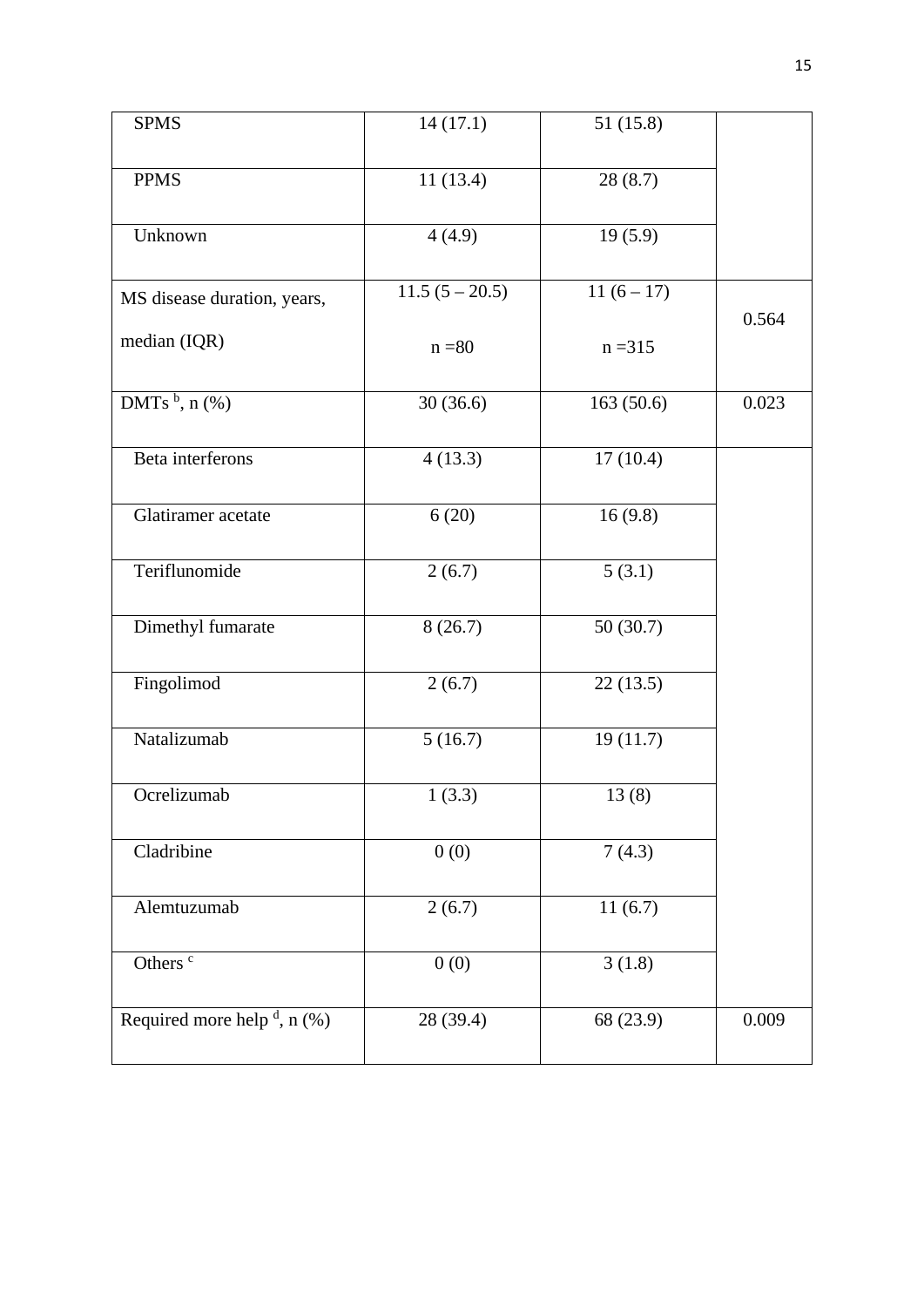$DMTs = Discase$  Modifying Therapies;  $IQR = Integrating Range$ ; PPMS = Primary Progressive MS; RRMS = Relapsing Remitting MS; SPMS = Secondary Progressive MS; webEDSS = web-based Expanded Disability Status Scale

<sup>a</sup> One cell (12.5%) has expected count less than 5.

<sup>b</sup> Percentages of individual DMTs are calculated based on the total number of participants taking DMTs in each group.

 $\textdegree$  Participants were taking Ponesimod (n =1) and Rituximab (n =2).

<sup>d</sup> During their COVID-19 infection than before.

Table 4. Characteristics of participants with and without new symptoms of multiple sclerosis during COVID-19 infection

Thirty-six (44%) participants with new MS symptoms reported recovery from these symptoms; 21 (26%) recovered within three weeks. Among the 46 participants who had not reported recovery, the median (IQR) duration from reporting COVID-19 to reporting persistence of the symptoms was  $14 (10 - 17)$  weeks.

## 3.2. Pre-existing MS Symptoms

Among the 207 participants with worsened pre-existing MS symptoms during the infection (Table 5), 190 (92%) reported this worsening to be the same as (n=91) or worse than (n=99) their previous non-COVID-19 systemic infection.

| With worsened   | Without worsened       |           |
|-----------------|------------------------|-----------|
| pre-existing MS | pre-existing MS        | $p$ value |
| symptoms        | symptoms               |           |
| $n = 207$       | $n = 128$ <sup>a</sup> |           |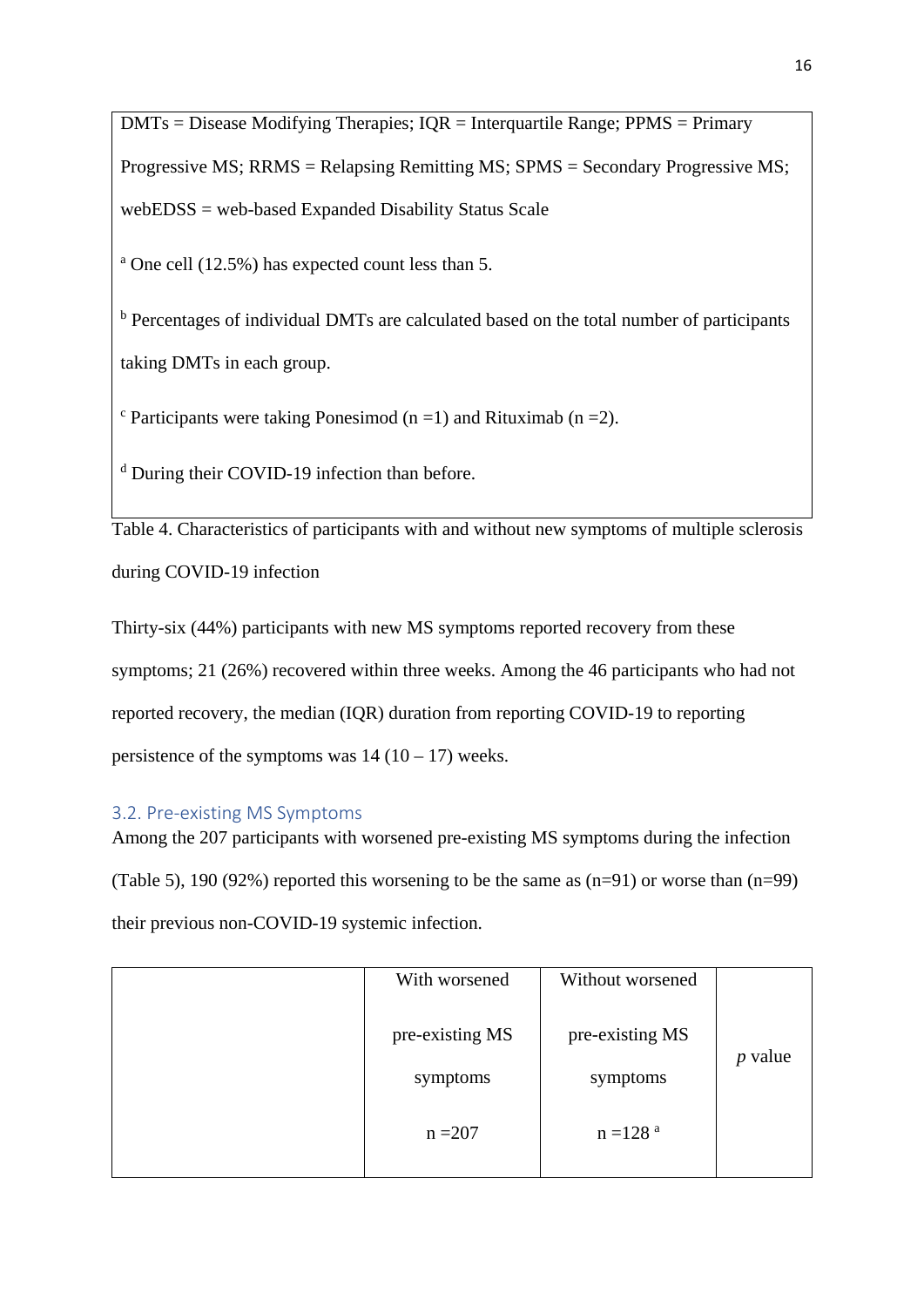| Age, years, mean (SD)       | 51(11)       | 49(11)       | 0.140 |
|-----------------------------|--------------|--------------|-------|
| Female, n (%)               | 166(80.2)    | 93 (72.7)    | 0.176 |
| White ethnicity, n (%)      | 197 (95.2)   | 117 (91.4)   | 0.167 |
| Pre-COVID-19 webEDSS        | $4.5(3-6.5)$ | $4(2.5-6.5)$ | 0.035 |
| score, median (IQR)         | $n = 133$    | $n = 75$     |       |
| $MS$ type, $n$ $%$          |              |              |       |
| <b>RRMS</b>                 | 138 (66.7)   | 90(70.3)     | 0.648 |
| <b>SPMS</b>                 | 36(17.4)     | 18(14.1)     |       |
| <b>PPMS</b>                 | 21(10.1)     | 10(7.8)      |       |
| Unknown                     | 12(5.8)      | 10(7.8)      |       |
| MS disease duration, years, | $12(7-19)$   | $8(4-15.75)$ | 0.001 |
| median (IQR)                | $n = 203$    | $n = 124$    |       |
| DMTs $^{\rm b}$ , n $(\% )$ | 101 (48.8)   | 61(47.7)     | 0.840 |
| Beta interferons            | 9(8.9)       | 9(14.8)      |       |
| Glatiramer acetate          | 11(10.9)     | 6(9.8)       |       |
| Teriflunomide               | 3(3)         | 1(1.6)       |       |
| Dimethyl fumarate           | 36(35.6)     | 14(23)       |       |
| Fingolimod                  | 13 (12.9)    | 9(14.8)      |       |
| Natalizumab                 | 13(12.9)     | 8(13.1)      |       |
|                             |              |              |       |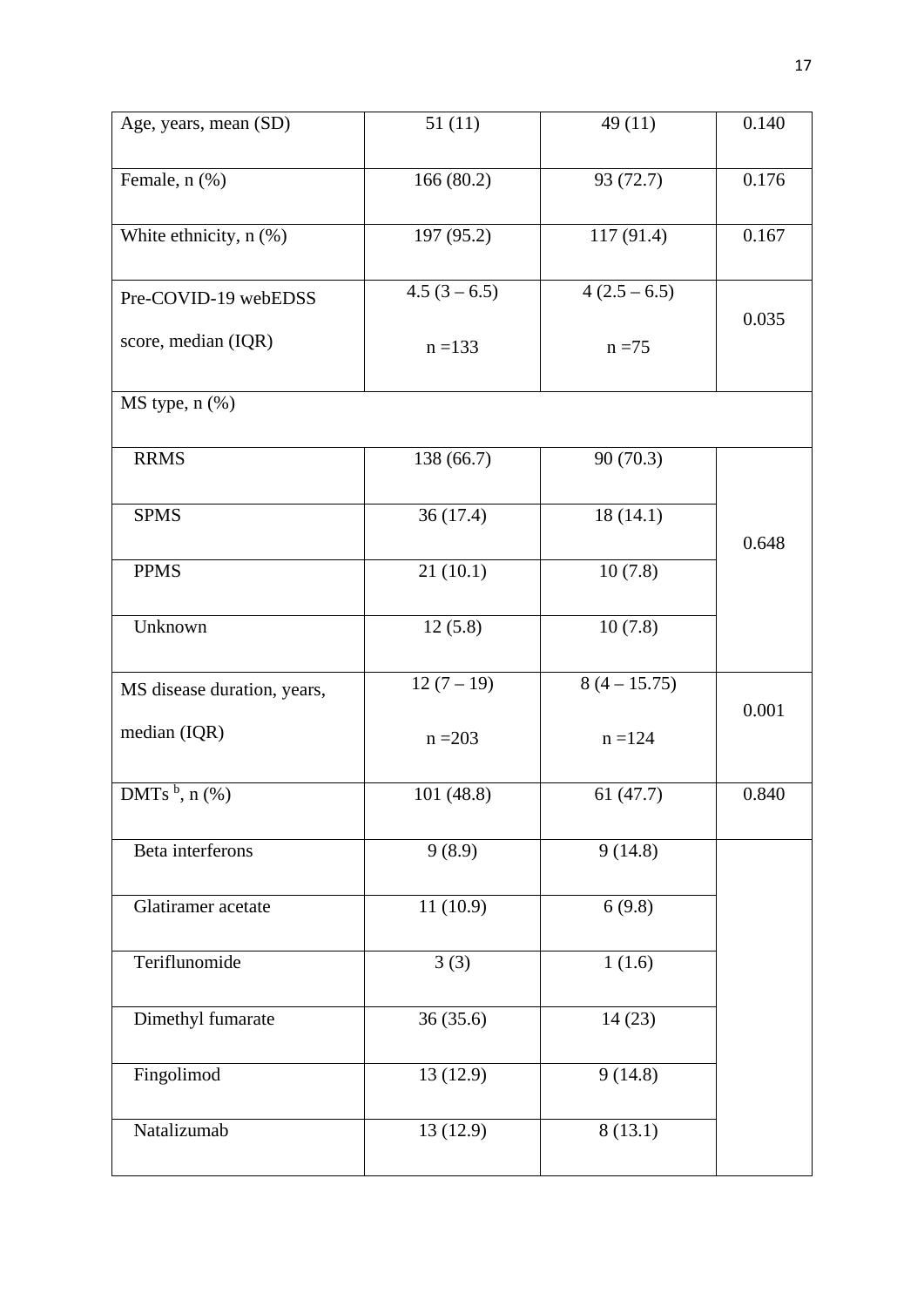| Ocrelizumab                       | 6(5.9)    | 5(8.2) |         |
|-----------------------------------|-----------|--------|---------|
|                                   |           |        |         |
| Cladribine                        | 3(3)      | 4(6.6) |         |
|                                   |           |        |         |
| Alemtuzumab                       | 5(5)      | 5(8.2) |         |
|                                   |           |        |         |
| Others <sup>c</sup>               | 2(1.2)    | 0(0)   |         |
|                                   |           |        |         |
| Required more help $d$ , n $(\%)$ | 70 (39.8) | 8(6.6) | < 0.001 |
|                                   |           |        |         |

 $DMTs = Disease Modifying Therapies; IOR = Interquartile Range; PPMS = Primary$ Progressive MS; RRMS = Relapsing Remitting MS; SPMS = Secondary Progressive MS; webEDSS = web-based Expanded Disability Status Scale

<sup>a</sup> Sixty-nine participants did not recall whether their pre-existing MS symptoms had become worse or not during their COVID-19 infection.

<sup>b</sup> Percentages of individual DMTs are calculated based on the total number of participants taking DMTs in each group.

 $\textdegree$  Participants were taking Ponesimod (n =1) and Rituximab (n =1).

<sup>d</sup> During their COVID-19 infection than before.

Table 5. Characteristics of participants with and without worsened pre-existing symptoms of multiple sclerosis during COVID-19 infection

The pre-existing MS symptoms of participants with a higher pre-COVID-19 webEDSS score (adjusted OR 1.251, 95% CI 1.060 – 1.478) and longer MS disease duration (adjusted OR 1.042, 95% CI 1.009 – 1.076) were more likely to worsen during the infection (Table 3).

Sixty-three (30%) participants who experienced worsening of their pre-existing MS symptoms during the infection reported returning to baseline; 42 (20%) recovered within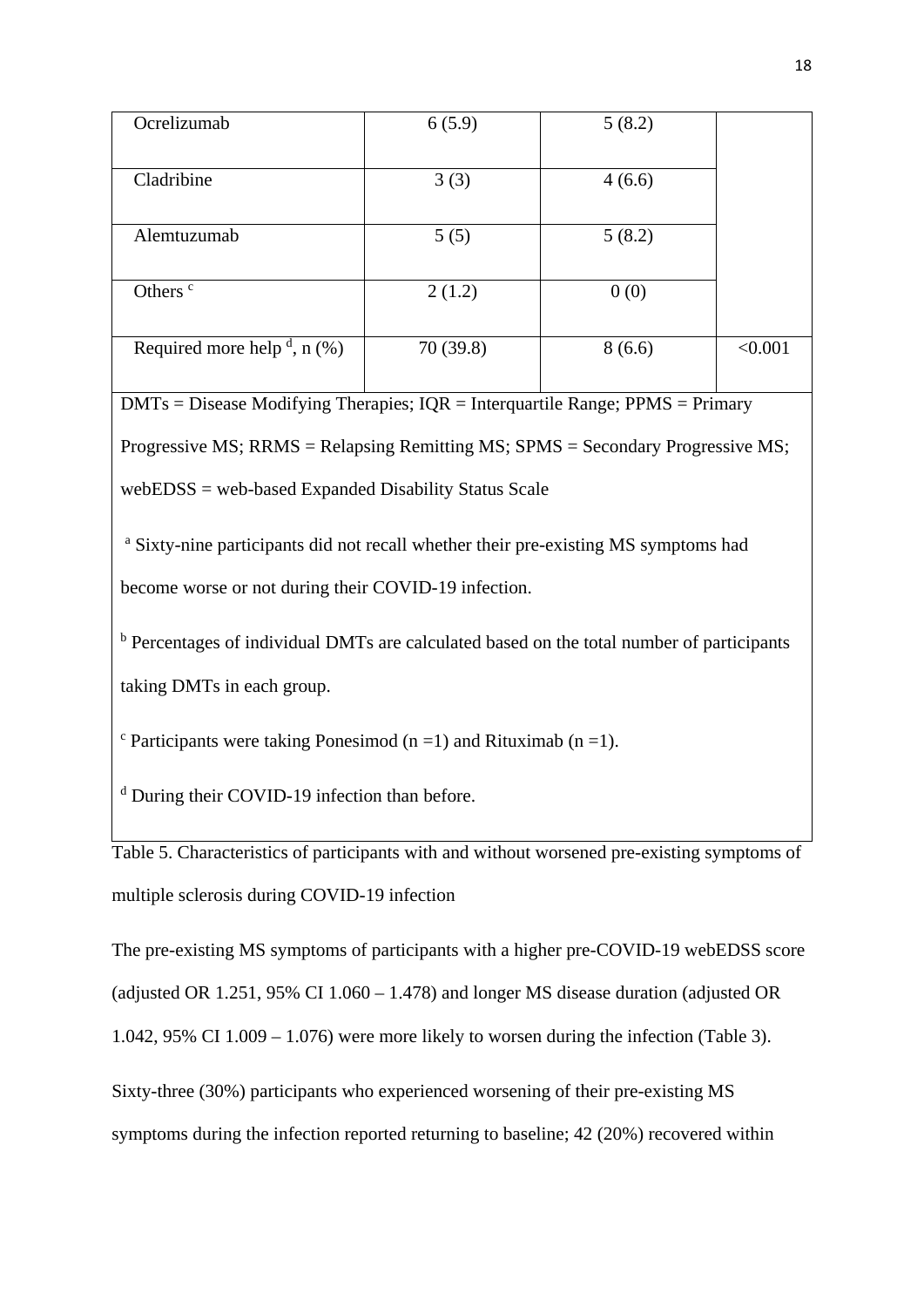three weeks. Among the 144 participants who had not returned to baseline, the median (IQR) duration from reporting COVID-19 to responding to the questionnaire was  $14 (9 - 16)$  weeks.

#### 4. DISCUSSION

This large community-based study found that 57% of people with MS and COVID-19 experience an MS exacerbation during their infection, including 20% who develop new MS symptoms. Previous studies have demonstrated an increased risk of MS exacerbations associated with other infections (Marrodan et al., 2019), but the rates (9% to 41%) (Buljevac et al., 2002; Correale et al., 2006; Edwards et al., 1998; Panitch, 1994; Sibley et al., 1985) are lower than COVID-19 related exacerbations reported in this study. This difference could suggest a difference between COVID-19 and other common systemic infections in inducing MS exacerbations; however, it should be noted that our findings could have been influenced by recall bias. We could not objectively assess the reported new MS symptoms by neurological examination to confirm that they were relapses due to the restrictions caused by the pandemic. Previously, it has been shown that relapses reported by people with MS are often also diagnosed as relapses by clinicians (Schriefer et al., 2020). Our study did not include a control group of people with MS without COVID-19 and therefore, we could not assess the absolute risk of MS exacerbations associated with COVID-19.

An association between DMT use and reduction of infection-related exacerbations of MS has not been conclusively established (Buljevac et al., 2002; Panitch, 1994). We found that taking a DMT reduces the probability of developing new MS symptoms during COVID-19 infection by 44%, which is consistent with the overall relapse rate reduction, in the absence of infection, observed in clinical trials of current DMTs (De Angelis et al., 2018). Our data suggest that different DMTs might have a variable effect in preventing COVID-19 related new MS symptoms. This very preliminary finding is interesting but needs to be confirmed in larger case-control studies to 1) provide a precise estimation of the association between DMT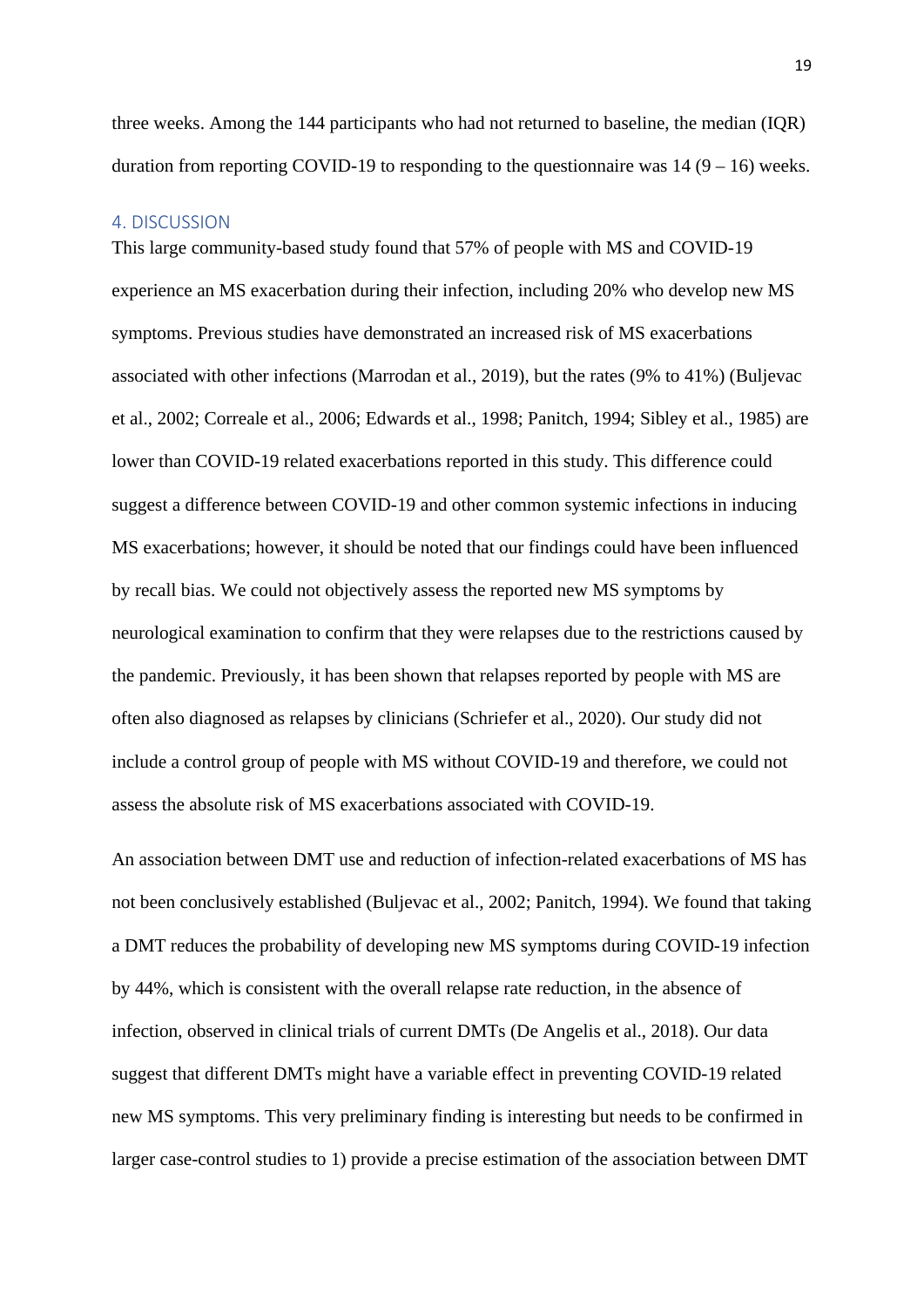use and infection related relapses, and 2) compare this association to the effectiveness of DMTs in preventing non-infection related relapses.

Studies have suggested that infection-related exacerbations can be more severe and prolonged compared to exacerbations not induced by an infection (Buljevac et al., 2002; Correale et al., 2006). In our study, the MS exacerbation of many participants had not resolved three months after their COVID-19 infection. Most individuals with COVID-19 related worsening of their MS symptoms reported a deterioration that was worse than or similar to their previous non-COVID-19 infection. This finding could have been influenced by recall bias, however. In addition, most individuals reported that their new MS symptoms resulted in limitation of their daily activities.

We wondered whether people had regarded their COVID-19 symptoms, such as fatigue or cognitive problems that can mimic MS symptoms, as deterioration of their MS. Can we truly distinguish MS deterioration from some systemic symptoms of COVID-19? We cannot answer this question with confidence without paraclinical tests, but we found that most individuals with fatigue, memory, or mobility problems also reported other neurological symptoms suggestive of MS.

Although more individuals with anxiety or depression reported an MS exacerbation during their COVID-19 infection than individuals without anxiety or depression, the rate of MS exacerbations was above 50% in both groups, suggesting that over-reporting of symptoms linked to anxiety or depression has not driven these results (Merckelbach et al., 2019).

### 5. CONCLUSIONS

In this study, we demonstrate that COVID-19 is associated with MS exacerbations. This finding highlights the importance of protecting people with MS against the infection which is now feasible with the increasing number of COVID-19 vaccines. Fewer people taking DMTs experience new neurological symptoms following COVID-19, and, therefore, it is important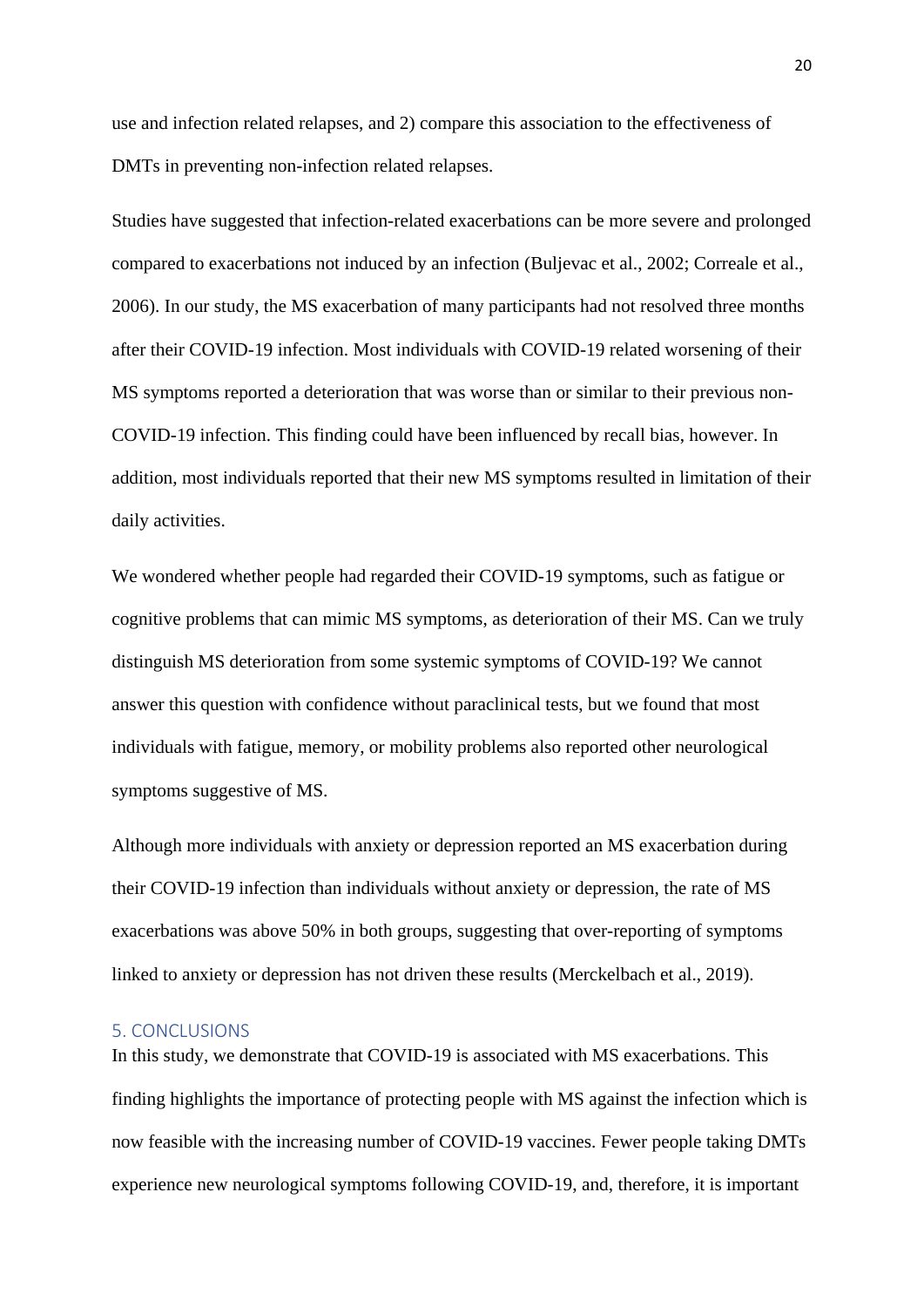to consider carefully before altering or delaying treatment with DMTs because of concerns about their safety during the pandemic.

#### 6. REFERENCES

Buljevac, D., Flach, H., Hop, W., Hijdra, D., Laman, J., Savelkoul, H., van Der Meché, F., Van Doorn, P., Hintzen, R., 2002. Prospective study on the relationship between infections and multiple sclerosis exacerbations. Brain 125(5), 952-960.

Correale, J., Fiol, M., Gilmore, W., 2006. The risk of relapses in multiple sclerosis during systemic infections. Neurology 67(4), 652-659.

De Angelis, F., John, N.A., Brownlee, W.J., 2018. Disease-modifying therapies for multiple sclerosis. bmj 363.

Edwards, S., Zvartau, M., Clarke, H., Irving, W., Blumhardt, L., 1998. Clinical relapses and disease activity on magnetic resonance imaging associated with viral upper respiratory tract infections in multiple sclerosis. Journal of Neurology, Neurosurgery & Psychiatry 64(6), 736- 741.

Evangelou, N., Garjani, A., Hunter, R., Tuite-Dalton, K.A., Craig, E.M., Rodgers, W.J., Coles, A., Dobson, R., Duddy, M., Ford, D.V., 2020. Self-diagnosed COVID-19 in people with multiple sclerosis: a community-based cohort of the UK MS Register. Journal of Neurology, Neurosurgery & Psychiatry.

Greenland, S., Pearl, J., Robins, J.M., 1999. Causal diagrams for epidemiologic research. Epidemiology, 37-48.

Leddy, S., Hadavi, S., McCarren, A., Giovannoni, G., Dobson, R., 2013. Validating a novel web-based method to capture disease progression outcomes in multiple sclerosis. Journal of neurology 260(10), 2505-2510.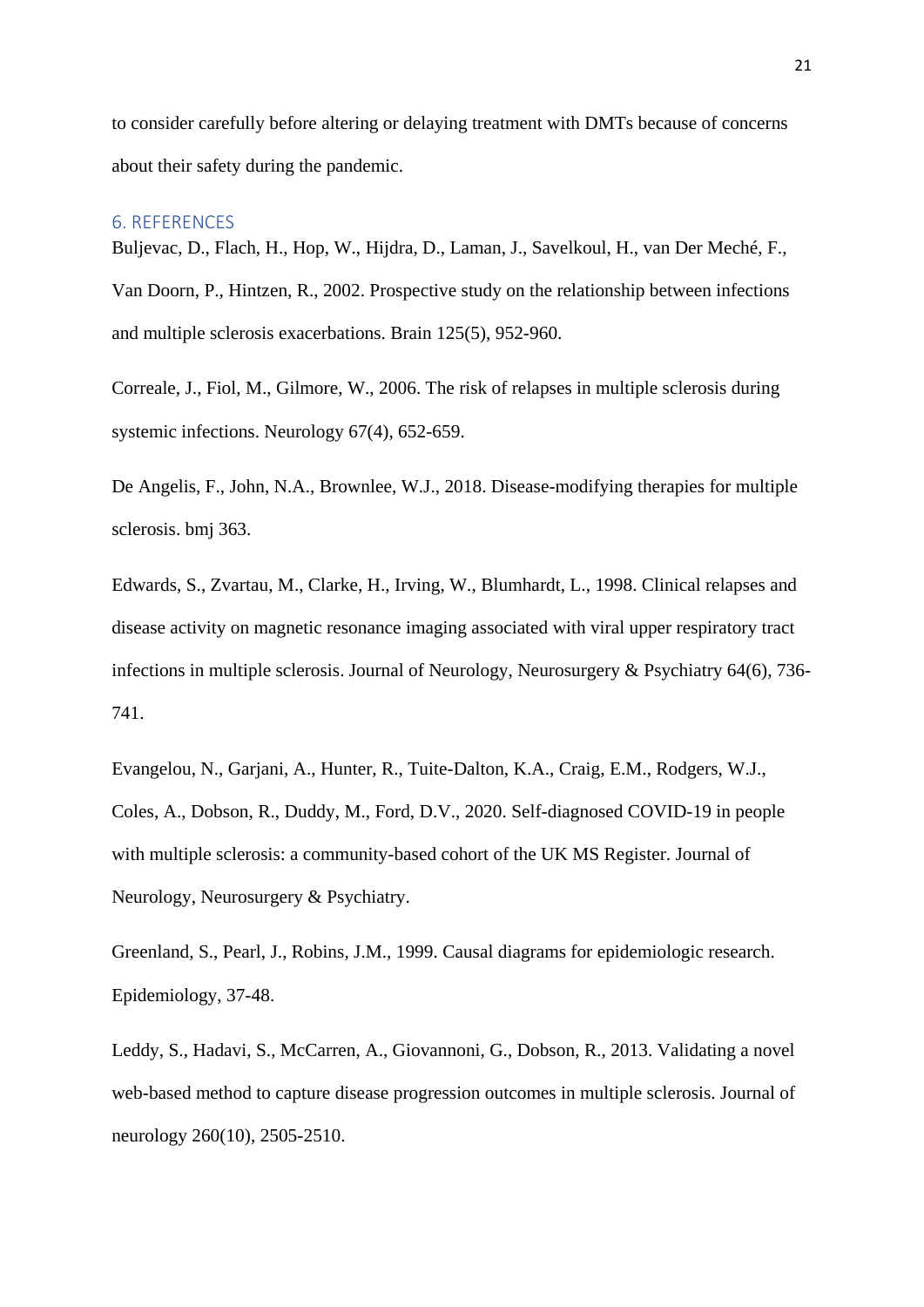Marrie, R.A., Zhang, L., Lix, L.M., Graff, L.A., Walker, J.R., Fisk, J.D., Patten, S.B., Hitchon, C.A., Bolton, J.M., Sareen, J., 2018. The validity and reliability of screening measures for depression and anxiety disorders in multiple sclerosis. Multiple sclerosis and related disorders 20, 9-15.

Marrodan, M., Alessandro, L., Farez, M.F., Correale, J., 2019. The role of infections in multiple sclerosis. Multiple Sclerosis Journal 25(7), 891-901.

Merckelbach, H., Dandachi-FitzGerald, B., van Helvoort, D., Jelicic, M., Otgaar, H., 2019. When patients overreport symptoms: More than just malingering. Current Directions in Psychological Science 28(3), 321-326.

Moss, B.P., Mahajan, K.R., Bermel, R.A., Hellisz, K., Hua, L.H., Hudec, T., Husak, S., McGinley, M.P., Ontaneda, D., Wang, Z., 2020. Multiple sclerosis management during the COVID-19 pandemic. Multiple Sclerosis Journal 26(10), 1163-1171.

Panitch, H.S., 1994. Influence of infection on exacerbations of multiple sclerosis. Annals of Neurology: Official Journal of the American Neurological Association and the Child Neurology Society 36(S1), S25-S28.

Rohrer, J.M., 2018. Thinking clearly about correlations and causation: Graphical causal models for observational data. Advances in Methods and Practices in Psychological Science 1(1), 27-42.

Schriefer, D., Haase, R., Ettle, B., Ziemssen, T., 2020. Patient‐versus physician‐reported relapses in multiple sclerosis: insights from a large observational study. European Journal of Neurology 27(12), 2531-2538.

Sharifian-Dorche, M., Sahraian, M.A., Fadda, G., Osherov, M., Sharifian-Dorche, A., Karaminia, M., Saveriano, A.W., La Piana, R., Antel, J.P., Giacomini, P.S., 2021. COVID-19